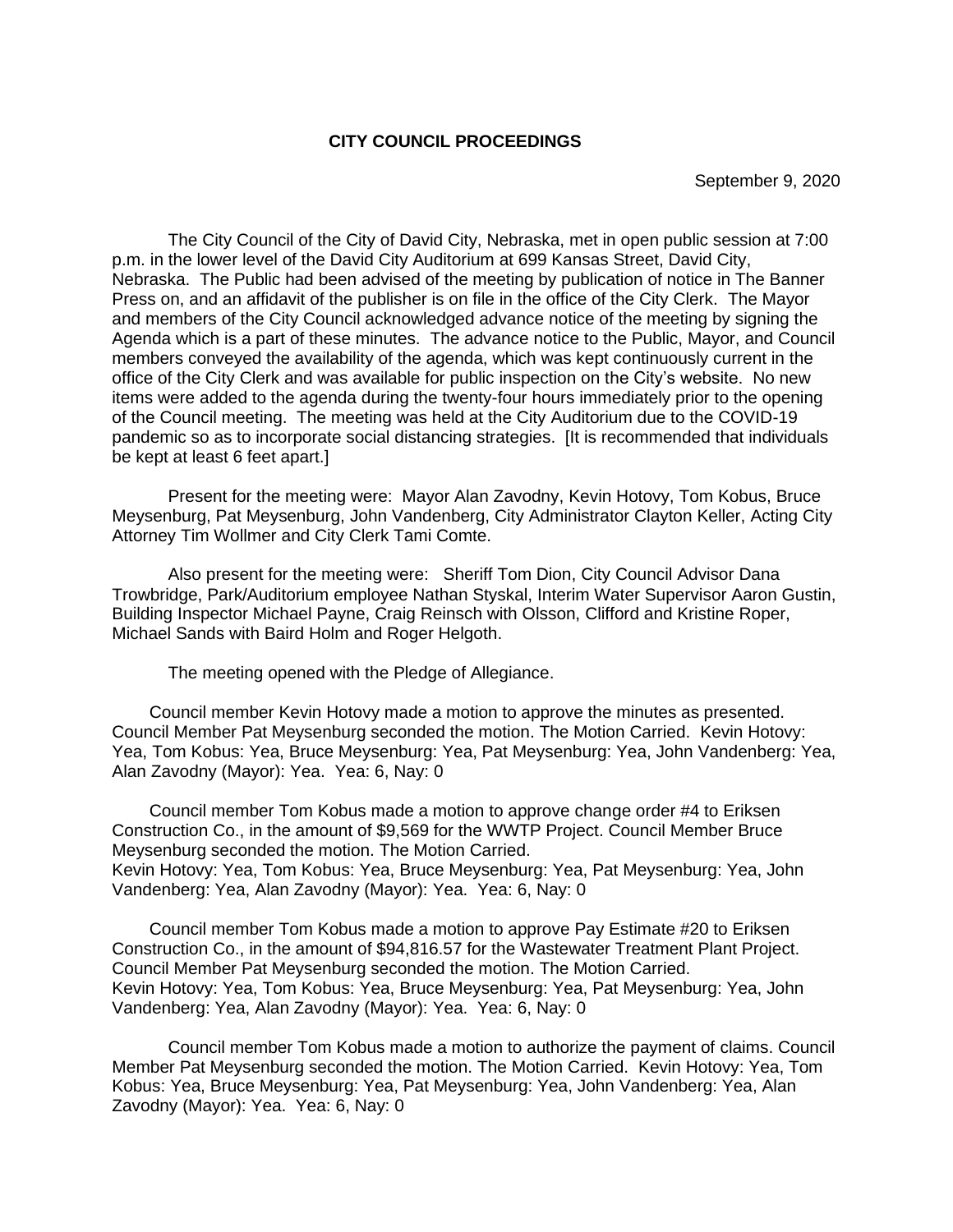Mayor Zavodny stated that there are currently 100 cases of COVID-19 in Butler County and of those 100 cases, 66 have recovered.

Mayor Zavodny asked City Administrator Clayton Keller how the house at 715 N.  $4<sup>th</sup>$ Street was coming along.

City Administrator Clayton Keller stated that the house was empty and they are currently working on trying to clear out the garage.

Mayor Zavodny stated that there was a glitch with towing the cars and we are working through it. He stated that we will most likely run out of space to store the cars.

Mayor Zavodny asked Interim Water Supervisor Aaron Gustin if he had heard about the water department workers in McCook that were overcome by fumes and died and asked Gustin if we had the needed items to work safely.

Interim Water Supervisor Aaron Gustin said, "Emmalyn was at a training today and spoke with a gentleman that worked with the two that passed. He had worked with them for 15 years. He said that the media was not being one hundred percent forthcoming until the autopsies come back. What appeared to happen was pressure before a check valve exploded, overcoming the younger individual due to the damage that they saw to the body. The older gentleman heard the explosion, they assumed, because his muck boots were left outside the door, and he went to assist and they believe that it is a possibility that he drowned or was overcome by fumes. That's the update on that."

Council member Hotovy said, "What kind of fumes?"

Interim Water Supervisor Aaron Gustin said, "Hydrogen Sulfide. At non-toxic levels, it smells really bad, but at toxic levels you cannot detect it. It was in a similar setup to what we have out there at the pump house."

Mayor Zavodny said, "So, a contributing factor was that valve exploding. Do we have any type of equipment that would detect if we're getting to levels that are unsafe? I guess I just want to know, where are we, comparatively, to that?"

Interim Water Supervisor Aaron Gustin said, "We do not have a gas meter in that building. From my investigation today, they can range anywhere from \$500 to \$2500."

Mayor Zavodny said, "Are there portable ones?"

Interim Water Supervisor Aaron Gustin said, "There are portable ones that need to be calibrated. I would recommend, in that building, a wall unit, which, at times, depending on the unit that you choose, can be cheaper than the portable ones."

Council member Kobus said, "Didn't you say that the check valve blew up?"

Interim Water Supervisor Aaron Gustin said, "That is so far, preliminarily, one of the theories. You know, we placed all of those check valves, but we're dealing with strong mechanical equipment. It's a freak accident."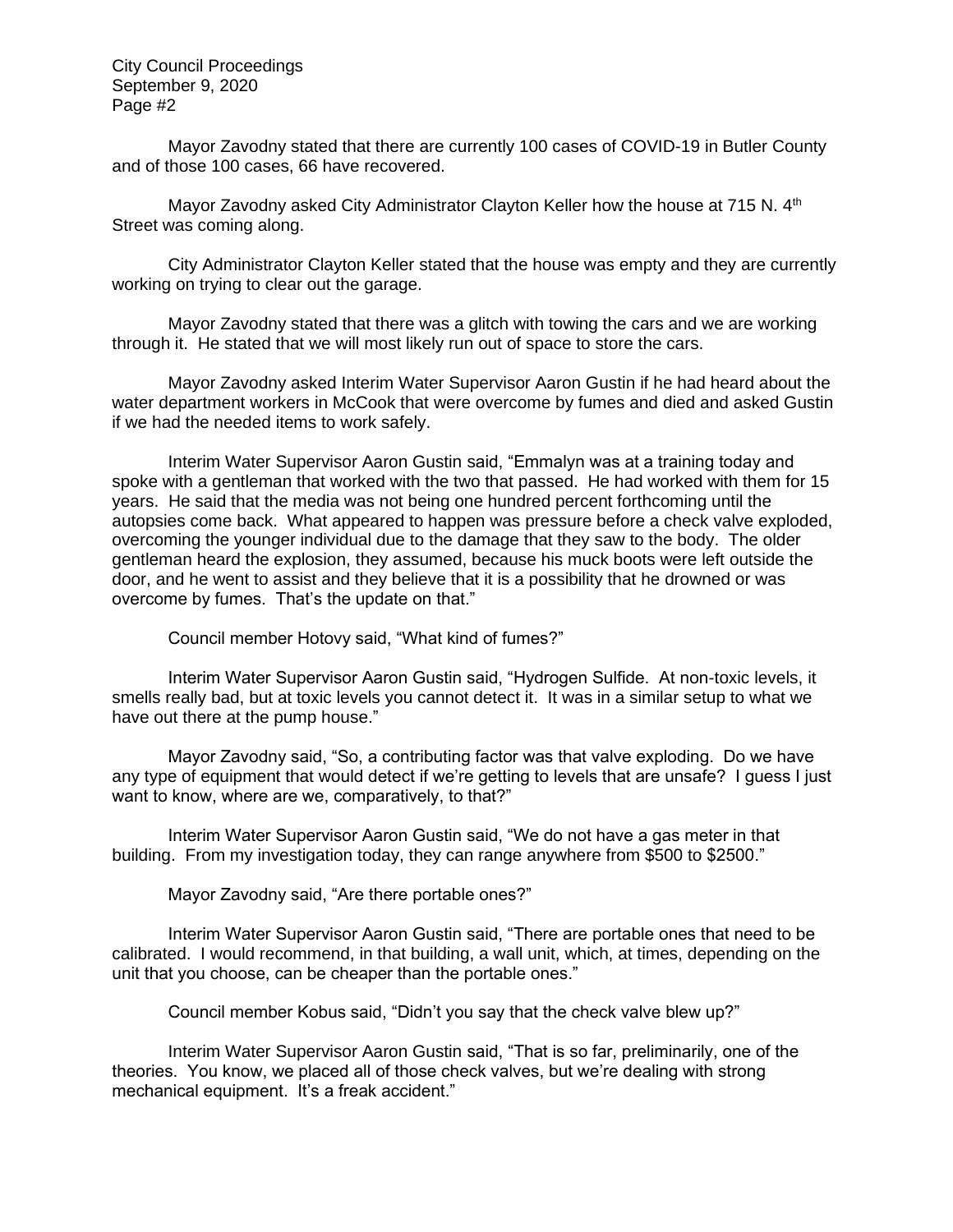Mayor Zavodny said, "That helps because there weren't a lot of details about how that happened and, again, always, the safety has to come first."

Interim Water Supervisor Aaron Gustin said, "I spoke with Clayton today. There will be a minimum of two individuals accessing that building, no matter what, to spot or what. We're going to treat it as a confined space entry, and we have the proper equipment in place. So, you have your individual watching and you have your other individual making the entry."

Mayor Zavodny said, "I'm satisfied with that approach. That may have been unavoidable just because of what happened but I want to make certain that we learn something from that tragedy. One last thing, and I don't know if you have heard comments, but some of our LED lights, up and down the highway, seem to be turning purple. Some people have commented about that and are asking why that is happening. I know that Pat has been researching it. If there is an ambience setting on those things, I want it shut off. I would prefer to have white ones. We don't know exactly what is causing that, but it has been noted that people have brought that up."

City Administrator Clayton Keller introduced Mike Payne to the mayor and council members as the new building inspector for the City of David City.

Council member Tom Kobus made a motion to accept the committee and officer's reports as presented. Council Member Pat Meysenburg seconded the motion. The Motion Carried. Kevin Hotovy: Yea, Tom Kobus: Yea, Bruce Meysenburg: Yea, Pat Meysenburg: Yea, John Vandenberg: Yea, Alan Zavodny (Mayor): Yea. Yea: 6, Nay: 0

Mayor Zavodny opened the public hearing at 7:13 p.m. for the purpose of hearing support, opposition, criticism, suggestions or observations of taxpayers relating to the proposed budget for fiscal year 2020-2021.

City Administrator Clayton Keller said, "To summarize the budget, and what we've done with it and what I've placed in here for us, this is the budget that will allow the City to continue operating for the next fiscal year as well as providing the funds that we need for projects that are coming."

Mayor Zavodny asked if anyone had any further comments. Hearing no comments, Mayor Zavodny declared the public hearing closed at 7:15 p.m.

Council member Kevin Hotovy introduced Ordinance No. 1356 adopting the Budget Statement to be termed the Annual Appropriation Bill to appropriate the budget for the 2020 – 2021 Fiscal Year. Mayor Zavodny read Ordinance No. 1356 by title. Council member Kevin Hotovy made a motion to suspend the statutory rule that requires an Ordinance to be read on three separate days. Council Member Pat Meysenburg seconded the motion. The Motion Carried. Kevin Hotovy: Yea, Tom Kobus: Yea, Bruce Meysenburg: Yea, Pat Meysenburg: Yea, John Vandenberg: Yea, Alan Zavodny (Mayor): Yea. Yea: 6, Nay: 0

Council member Kevin Hotovy made a motion to pass Ordinance No. 1356 on third and final reading. Council Member Bruce Meysenburg seconded the motion. Kevin Hotovy: Yea, Tom Kobus: Yea, Bruce Meysenburg: Yea, Pat Meysenburg: Yea, John Vandenberg: Yea, Alan Zavodny (Mayor): Yea. Yea: 6, Nay: 0 The motion carried and Ordinance No. 1356 was passed on 3<sup>rd</sup> and final reading as follows: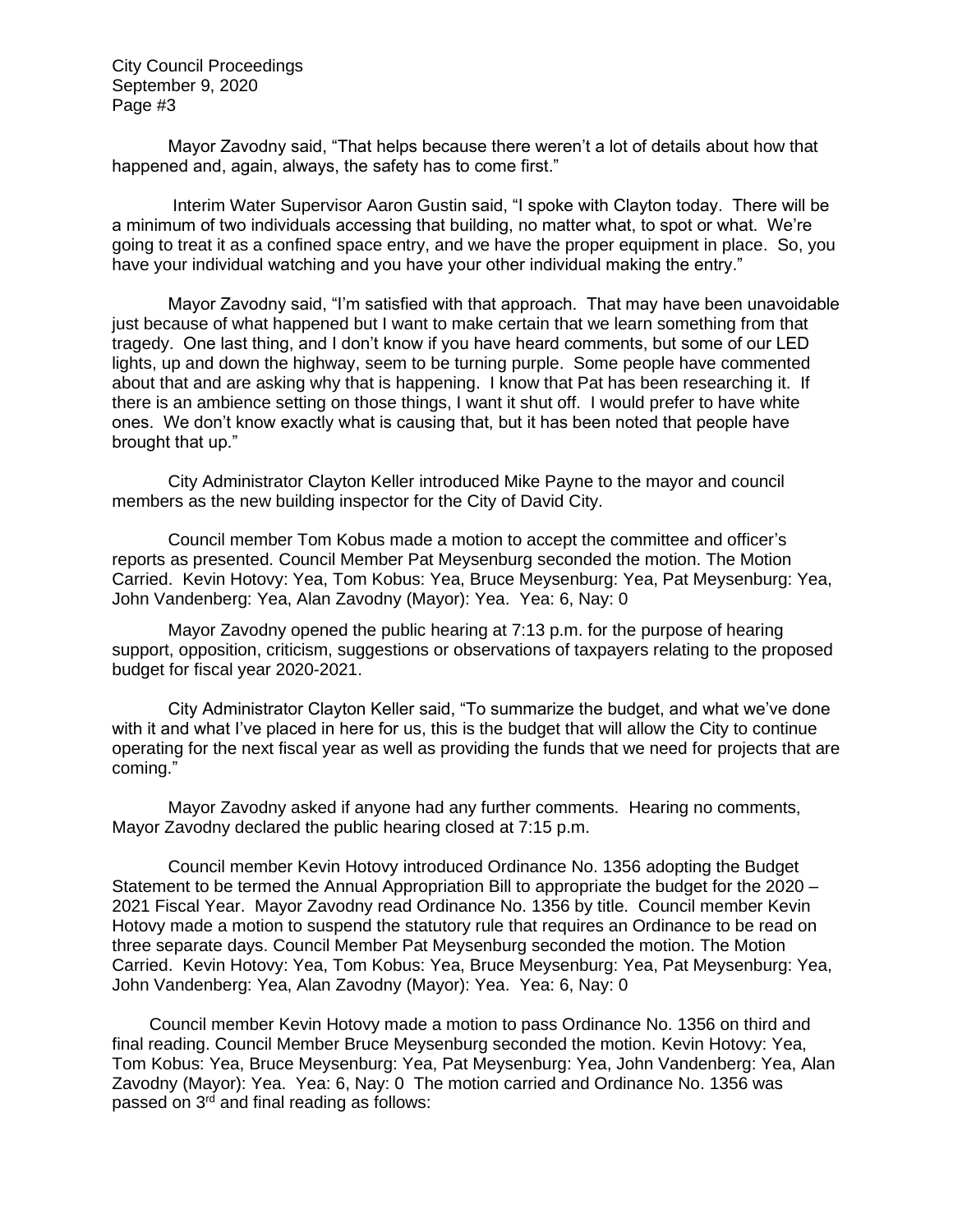# **ORDINANCE NO. 1356**

## **THE ANNUAL APPROPRIATION BILL**

AN ORDINACE OF THE CITY OF DAVID CITY, NEBRASKA, ADOPTING THE BUDGET STATEMENT TO BE TERMED THE ANNUAL APPROPRIATION BILL; TO APPROPRIATE SUMS FOR NECESSARY EXPENSES AND LIABILITIES; TO PROVIDE FOR THE REPEAL OF ANY ORDINANCE OR RESOLUTION IN CONFLICT THEREWITH; TO PROVIDE FOR AN EFFECTIVE DATE THEREOF; AND TO AUTHORIZE PUBLICATION IN PAMPHLET FORM.

WHEREAS, Nebraska Revised Statue 17-706 provides that a city council of the second class shall adopt a budget statement pursuant to the Nebraska Budget Act, to be termed "The Annual Appropriation Bill", in which corporate authorities may appropriate such sums of money as may be deemed necessary to defray all necessary expenses and liabilities of the city.

BE IT ORDAINED BY THE MAYOR AND CITY COUNCIL OF THE CITY OF DAVID CITY, BUTLER COUNTY, NEBRASKA, AS FOLLOWS:

SECTION 1. That after complying with all procedures required by law, the budget presented and set forth in the budget statement is hereby approved as the Annual Appropriation Bill for the fiscal year beginning October 1, 2020, through September 30, 2021. All sums of money contained in the budget statement are hereby appropriate for the necessary expenses and liabilities of the City of David City, Nebraska. A copy of all completed State of Nebraska Budget Forms shall be forwarded as provided by law to the Auditor of Public Accounts, State Capital, Lincoln, Nebraska, and to the County Clerk of Butler County, Nebraska, for use by the levying authority.

SECTION 2. That any ordinance or section of any ordinance passed and approved prior to or subsequent to the passage, approval, and publication or posting of this ordinance and in conflict with its provisions, is hereby appealed.

SECTION 3. This ordinance shall be published in pamphlet form and shall take effect and be in full force from and after its passage, approval, and publication or posting as required by law.

PASSED AND APPROVED this 9<sup>th</sup> day of September, 2020.

i<br>L

Mayor Alan Zavodny

j.

City Clerk Tami Comte

Mayor Zavodny opened the Public Hearing at 7:16 p.m. to consider setting the final tax request at a different amount than the prior year tax request.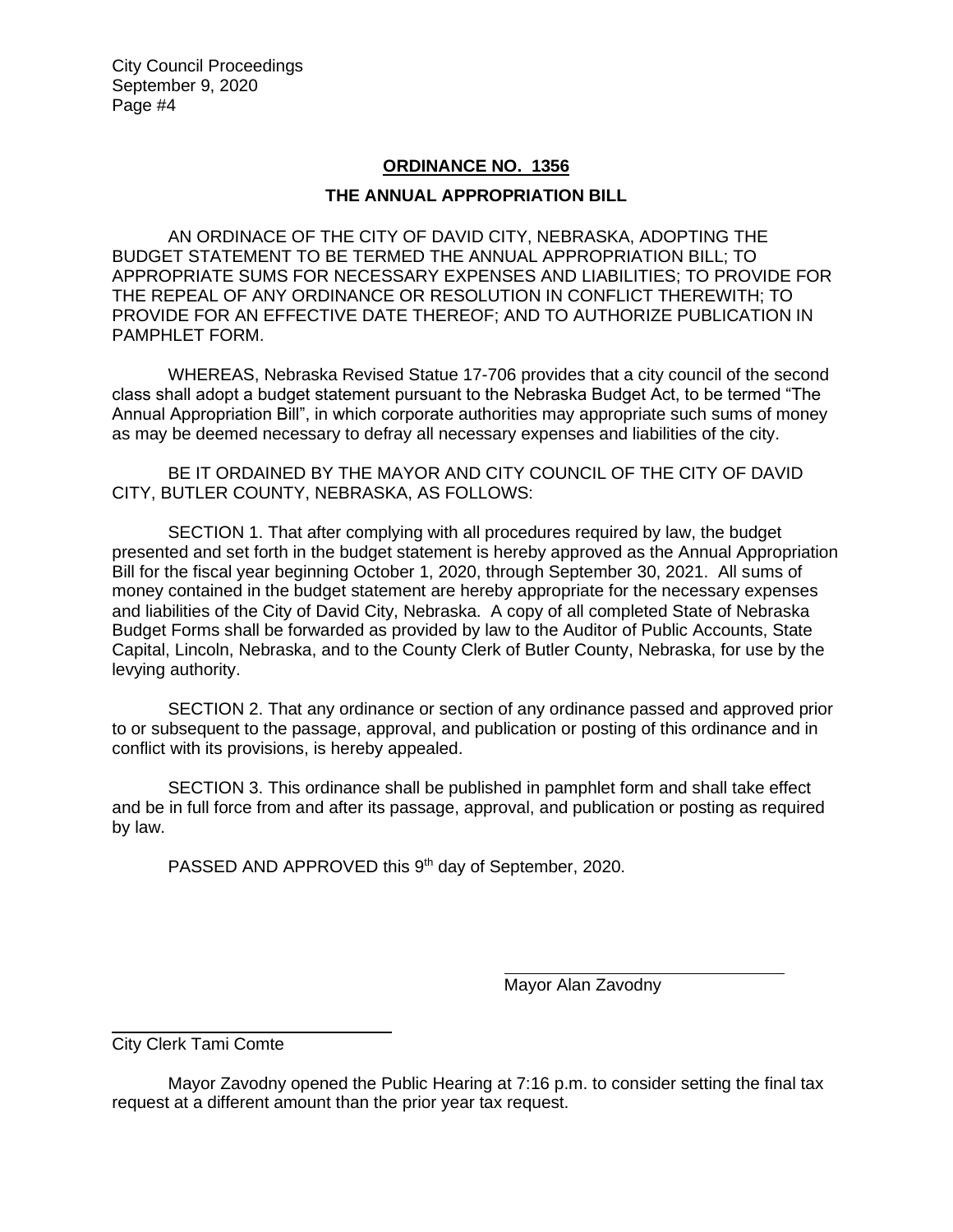Mayor Zavodny asked if anyone would like to comment on that process. As there were no comments, Mayor Zavodny closed the Public Hearing at 7:18 p.m.

Council member Hotovy introduced Resolution No. 22 – 2020 approving an additional one percent (1%) increase in restricted funds and moved for its passage and adoption. Council member John Vandenberg seconded the motion. Kevin Hotovy: Yea, Tom Kobus: Yea, Bruce Meysenburg: Yea, Pat Meysenburg: Yea, John Vandenberg: Yea, Alan Zavodny (Mayor): Yea. Yea: 6, Nay: 0 The motion carried and Resolution No. 22 - 2020 was passed and adopted as follows:

## **RESOLUTION NO. 22-2020**

A RESOLUTION OF THE CITY OF DAVID CITY TO APPROVE AN ADDITIONAL ONE PERCENT (1%) INCREASE IN RESTRICTED FUNDS.

WHEREAS, Nebraska Revised Statute 13-519.02 provides that a governmental unit may exceed its restricted funds limit for a fiscal year by up to an additional one percent upon the affirmative vote of at least seventy-five percent of the governing body.

NOW, THEREFORE, BE IT RESOLVED BY THE MAYOR AND CITY COUNCIL OF THE CITY OF DAVID CITY, NEBRASKA, that:

1. An additional one percent (1%) increase in restricted funds for the 2020 - 2021 budget is approved.

PASSED AND APPROVED this 9<sup>th</sup> day of September, 2020.

Mayor Alan Zavodny

ATTEST:

City Clerk Tami Comte

Council member Kevin Hotovy introduced Resolution No. 23-2020 setting the property tax request and moved for its passage and adoption. Council Member John Vandenberg seconded the motion. Kevin Hotovy: Yea, Tom Kobus: Yea, Bruce Meysenburg: Yea, Pat Meysenburg: Yea, John Vandenberg: Yea, Alan Zavodny (Mayor): Yea. Yea: 6, Nay: 0 The motion carried and Resolution No. 23-2020 was passed and adopted as follows: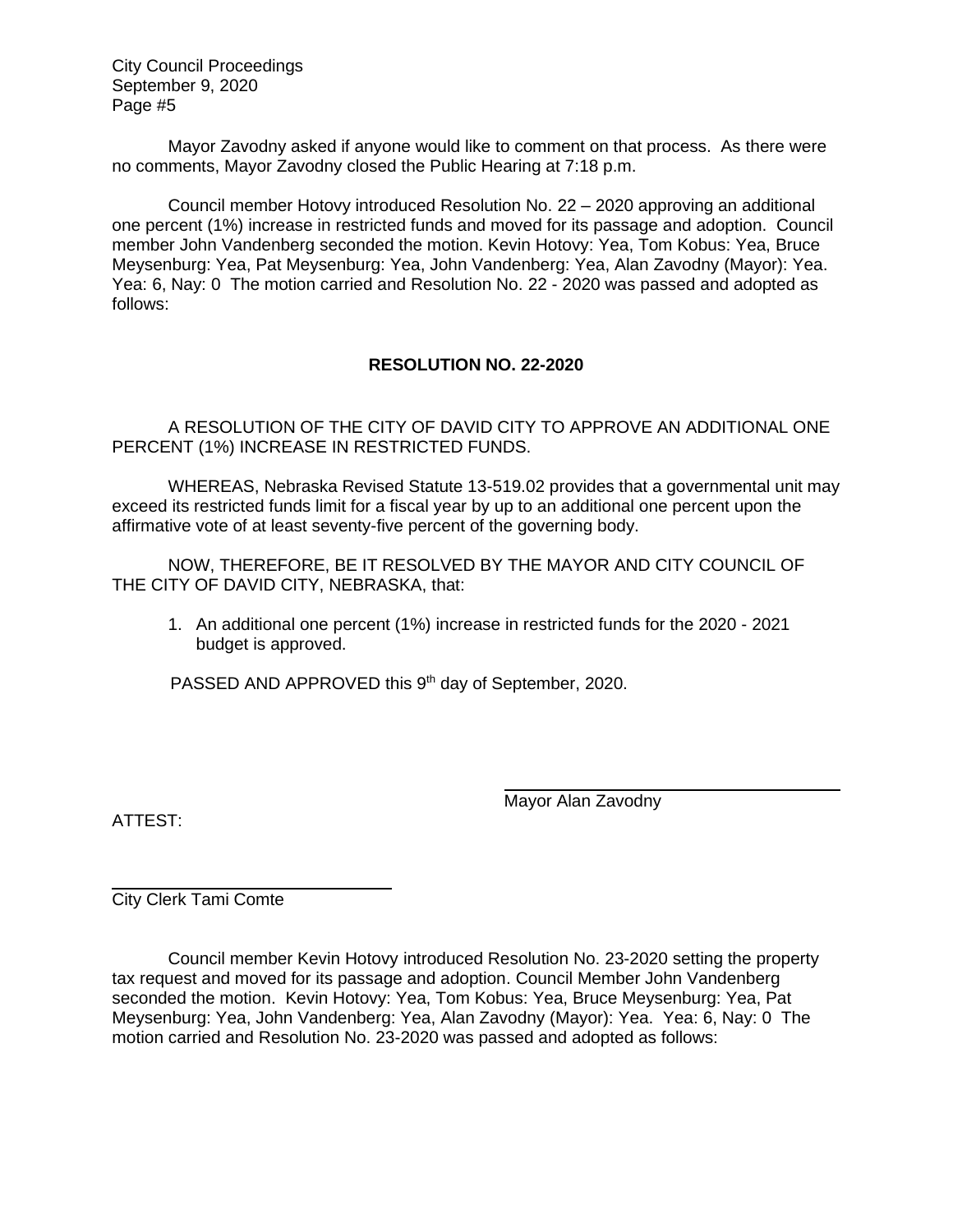### **RESOLUTION NO. 23 - 2020**

### RESOLUTION OF THE CITY OF DAVID CITY SETTING THE PROPERTY TAX REQUEST.

WHEREAS, Nebraska Revised Statute 77-1601.02 provides that the property tax request for the prior year shall be the property tax request for the current year for purpose of the levy set by the County Board of Equalization unless the Governing Body of the City of David City passes by a majority vote, resolution of ordinance setting the tax request at a different amount; and,

WHEREAS, a special public hearing was held as required by law to hear and consider comments concerning the property tax request; and,

WHEREAS, it is in the best interest of the City of David City that the property tax request for the current year be a different amount that the property tax request for the prior year.

NOW, THEREFORE, BE IT RESOLVED BY THE MAYOR AND CITY COUNCIL OF THE CITY OF DAVID CITY, NEBRASKA, that:

- 1. The 2020 2021 property tax request be set at \$805,818.14.
- 2. A copy of this resolution be certified and forwarded to the Butler County Clerk prior to September 20, 2020.

PASSED AND APPROVED this 9th day of September, 2020.

ATTEST:

Mayor Alan Zavodny

j.

City Clerk Tami Comte

Council member Kevin Hotovy introduced Resolution No. 24-2020 carrying forward the unused budget authority and moved for its passage and adoption. Council Member John Vandenberg seconded the motion. Kevin Hotovy: Yea, Tom Kobus: Yea, Bruce Meysenburg: Yea, Pat Meysenburg: Yea, John Vandenberg: Yea, Alan Zavodny (Mayor): Yea Yea: 6, Nay: 0 The motion carried and Resolution No. 24-2020 was passed and adopted as follows: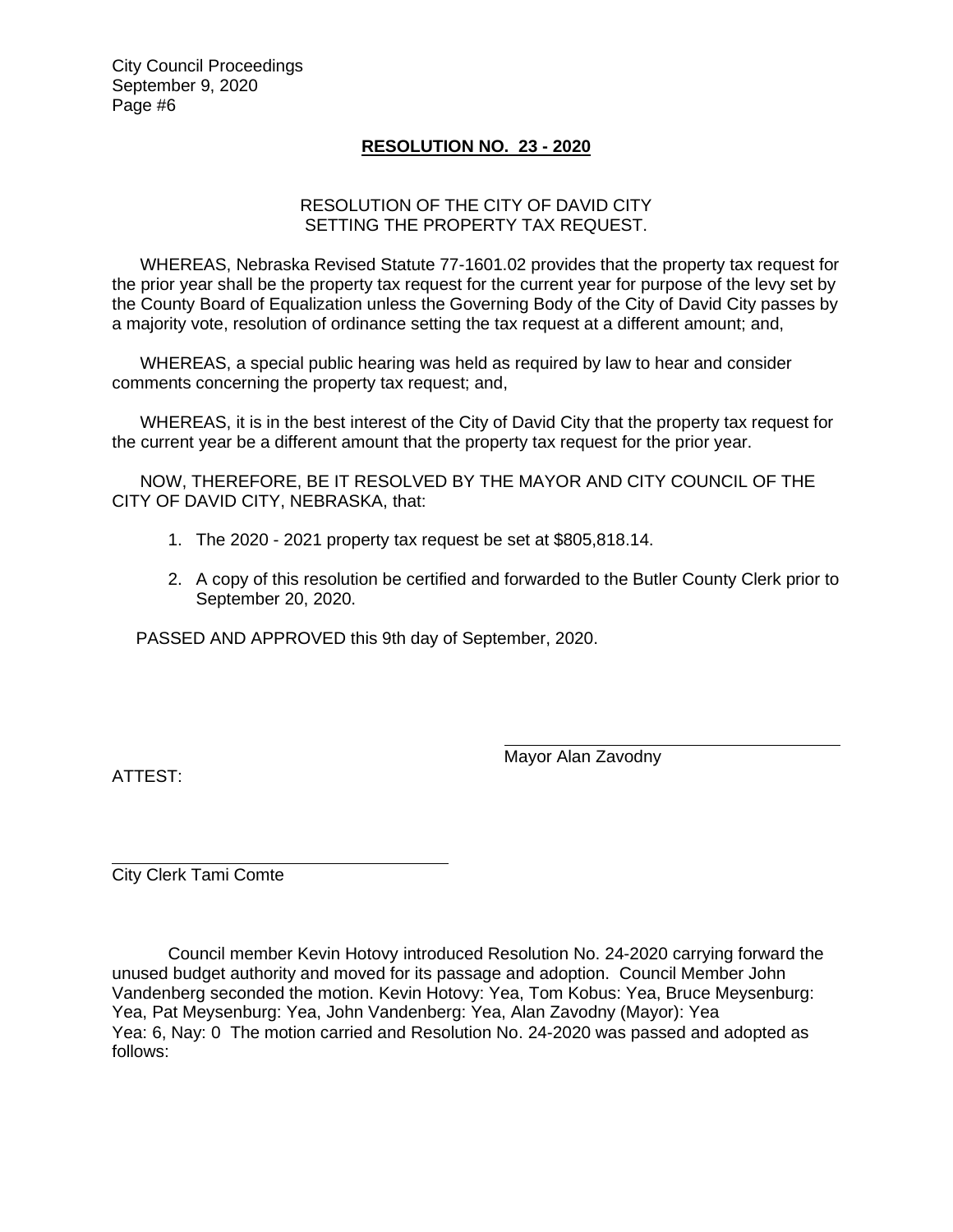# **RESOLUTION NO. 24 – 2020**

# A RESOLUTION OF THE CITY OF DAVID CITY TO CARRY FORWARD THE UNUSED BUDGET AUTHORITY

WHEREAS, Nebraska Revised Statute 13-521 provides that a governmental unit may choose not to increase its total of restricted funds by the full amount by law in a particular year. In such cases, the governmental unit may carry forward to future budget years the amount of unused restricted funds authority.

NOW, THEREFORE, BE IT RESOLVED BY THE MAYOR AND CITY COUNCIL OF THE CITY OF DAVID CITY, NEBRASKA, that:

1. The unused budget authority of \$941,887.40 from the 2019 - 2020 budget shall be carried forward to the 2020 - 2021 budget of the City of David City, Nebraska.

PASSED AND APPROVED this 9<sup>th</sup> day of September, 2020.

ATTEST:

Mayor Alan Zavodny

City Clerk Tami Comte

Mayor Zavodny opened the public hearing at 7:20 p.m. to consider the application of Salt Mine City LLC Inc. dba Roper's Bar and Grill, 470 E Street, David City, Butler County, Nebraska for a Class C Liquor License (Beer, Wine, Distilled Spirits On and Off Sale).

Clifford Roper was present and stated that they would ask for the application to be approved. He stated that this has always been his dream. They would like to be able to grow and possibly have a meeting room at some point. He stated that they would like to try to open sometime in December.

Hearing no opposition, Mayor Zavodny declared the public hearing closed at 7:23 p.m.

Council member Kevin Hotovy made a motion to approve the application of Salt Mine City LLC Inc. dba Roper's Bar and Grill, 470 E Street, David City, Butler County, Nebraska, for a Class C Liquor License (Beer, Wine, Distilled Spirits On and Off sale). Council Member Pat Meysenburg seconded the motion. The Motion Carried.

Kevin Hotovy: Yea, Tom Kobus: Yea, Bruce Meysenburg: Yea, Pat Meysenburg: Yea, John Vandenberg: Yea, Alan Zavodny (Mayor): Yea. Yea: 6, Nay: 0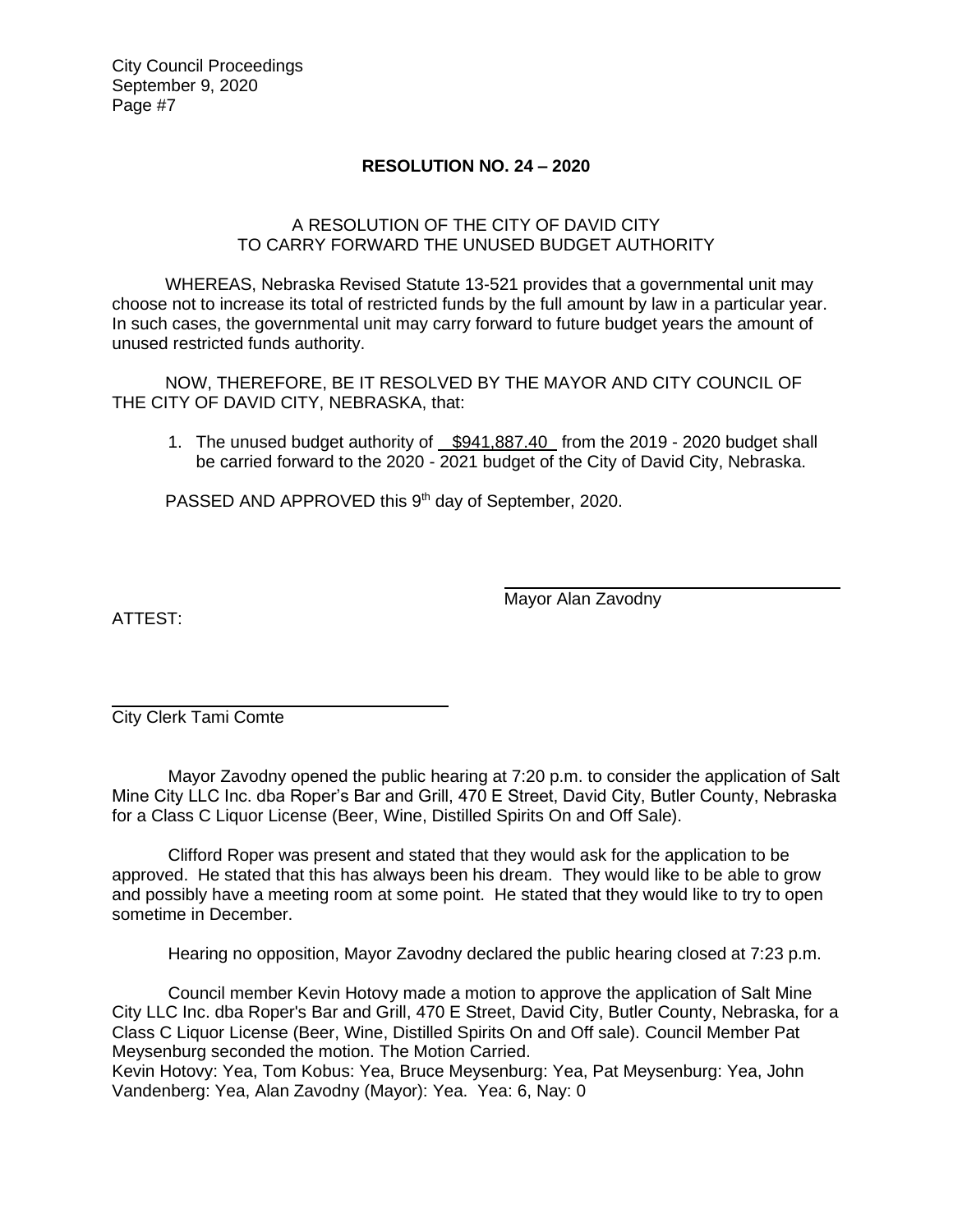Council member Bruce Meysenburg introduced Resolution No. 25-2020 and moved to authorize Mayor Zavodny to sign the Certification of City Street Superintendent and Resolution No. 25-2020 signing of the Year-End Certification of City Street Form 2020. Council Member Kevin Hotovy seconded the motion. Kevin Hotovy: Yea, Tom Kobus: Yea, Bruce Meysenburg: Yea, Pat Meysenburg: Yea, John Vandenberg: Yea, Alan Zavodny (Mayor): Yea. Yea: 6, Nay: 0 The motion carried and Resolution No. 25-2020 was passed and adopted as follows: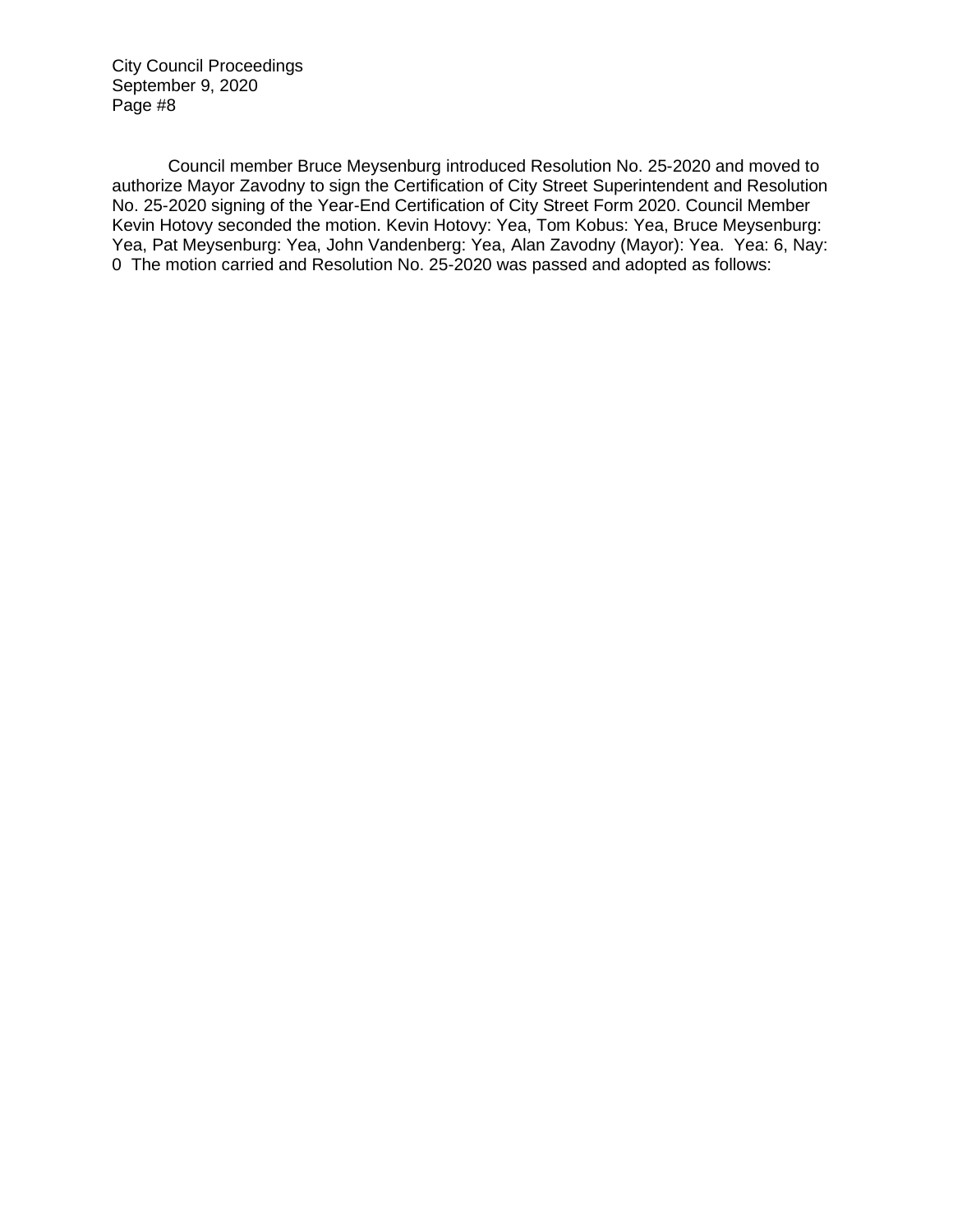|              |                                | Failure to return both pages of the original document by the filing deadline (October 31) may result in the suspension of<br>Highway Allocation funds until the documents are filed.                   |                                                               |        |
|--------------|--------------------------------|--------------------------------------------------------------------------------------------------------------------------------------------------------------------------------------------------------|---------------------------------------------------------------|--------|
|              |                                | <b>MUNICIPAL</b>                                                                                                                                                                                       |                                                               |        |
|              |                                | ANNUAL CERTIFICATION OF PROGRAM COMPLIANCE<br>TO                                                                                                                                                       |                                                               |        |
|              |                                | NEBRASKA BOARD OF PUBLIC ROADS CLASSIFICATIONS                                                                                                                                                         |                                                               |        |
|              |                                | <b>AND STANDARDS</b>                                                                                                                                                                                   |                                                               |        |
|              |                                | 2020                                                                                                                                                                                                   |                                                               |        |
|              |                                | In compliance with the provisions of the State of Nebraska Statutes, sections 39-2115, 39-2119, 39-2120,                                                                                               |                                                               |        |
|              |                                | 39-2121, and 39-2520(2), requiring annual certification of program compliance to the Board of Public Roads                                                                                             |                                                               |        |
|              |                                | Classifications and Standards, the City   Village   of                                                                                                                                                 |                                                               |        |
|              | hereby certifies that it:      | (Check one box)                                                                                                                                                                                        | (Print name of municipality)                                  |        |
| $\checkmark$ | sections 39-2115 and 39-2119;  | has developed, adopted, and included in its public records the plans, programs, or standards required by                                                                                               |                                                               |        |
| v            | roads, or streets;             | meets the plans, programs, or standards of design, construction, and maintenance for its highways,                                                                                                     |                                                               |        |
| ✓            | allocations:                   | expends all tax revenue for highway, road, or street purposes in accordance with approved plans,<br>programs, or standards, including county and municipal tax revenue as well as highway-user revenue |                                                               |        |
| ✓            |                                | uses a system of revenue and costs accounting which clearly includes a comparison of receipts and<br>expenditures for approved budgets, plans, programs, and standards;                                |                                                               |        |
| ✓            | standards and accomplishments; | uses a system of budgeting which reflects uses and sources of funds in terms of plans, programs, or                                                                                                    |                                                               |        |
| √            |                                | uses an accounting system including an inventory of machinery, equipment, and supplies;                                                                                                                |                                                               |        |
| ✓            |                                | uses an accounting system that tracks equipment operation costs;                                                                                                                                       |                                                               |        |
| v            |                                | has included in its public records the information required under subsection (2) of section 39-2520; and                                                                                               |                                                               |        |
| ✓            |                                | has attached to this certification, a copy of the resolution of the governing body authorizing the<br>signing of this certification by the Mayor or Village Board Chairperson.                         |                                                               |        |
|              |                                | Signature of Mayor □ Village Board Chairperson □ (Required)                                                                                                                                            |                                                               | (Date) |
|              |                                | Signature of City Street Superintendent (Optional)                                                                                                                                                     |                                                               | (Date) |
|              |                                | October 31, 2020 to:                                                                                                                                                                                   | Return the completed original certification and resolution by |        |
|              |                                | PO Box 94759<br>Lincoln NE 68509                                                                                                                                                                       | Nebraska Board of Public Roads Classifications and Standards  |        |
|              |                                | Page 2 of 2                                                                                                                                                                                            |                                                               |        |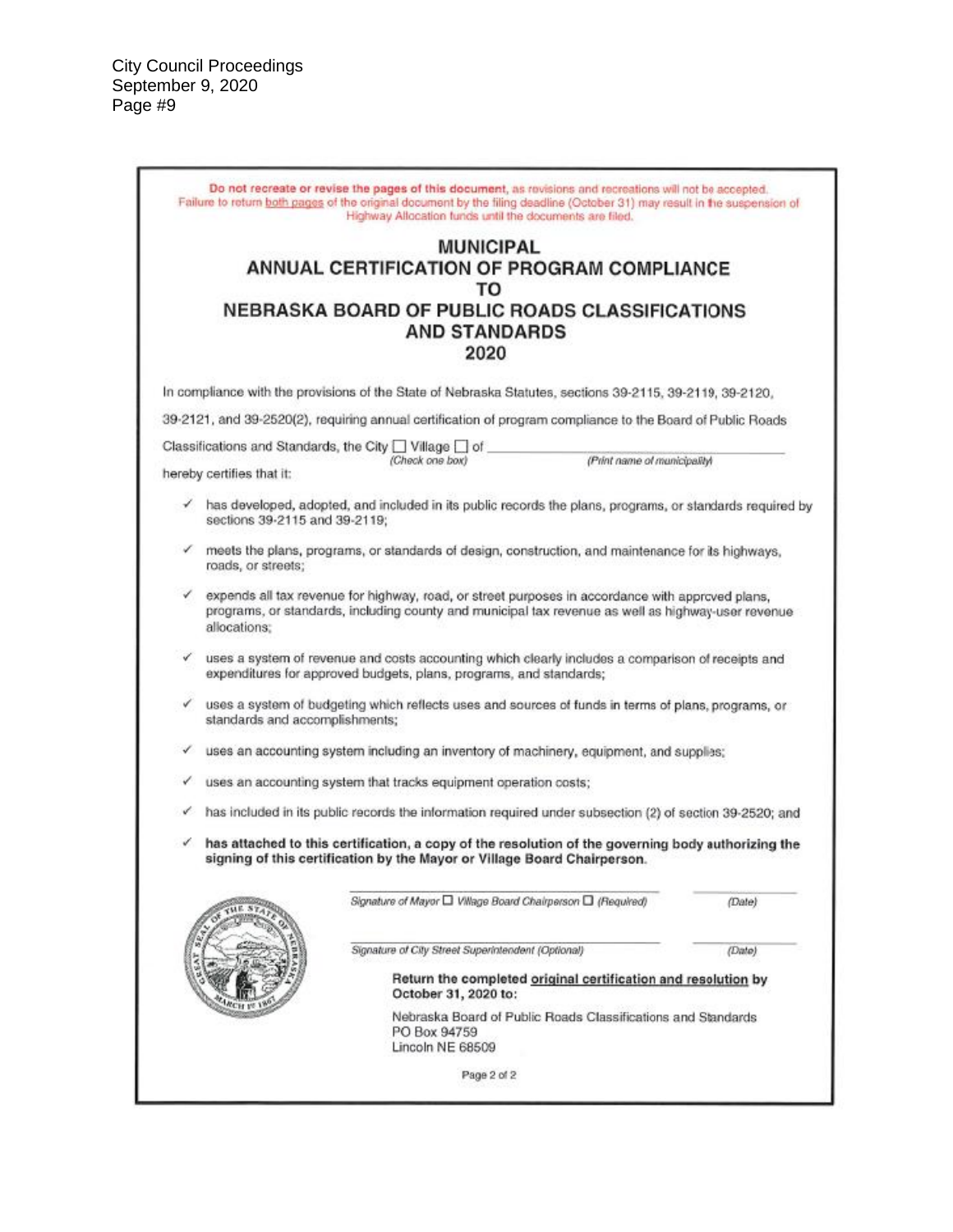Do not recreate or revise the pages of this document, as revisions and recreations will not be accepted. Failure to return both pages of the original document by the filing deadline (October 31) may result in the suspension of Highway Allocation funds until the documents are filed.

#### **RESOLUTION**

#### **SIGNING OF THE** MUNICIPAL ANNUAL CERTIFICATION OF PROGRAM COMPLIANCE FORM 2020

Resolution No. #25-2020

Whereas: State of Nebraska Statutes, sections 39-2115, 39-2119, 39-2120, 39-2121, and 39-2520(2),

requires an annual certification of program compliance to the Nebraska Board of Public Roads

Classifications and Standards; and

Whereas: State of Nebraska Statute, section 39-2120 also requires that the annual certification of program compliance by each municipality shall be signed by the Mayor or Village Board Chairperson and shall include a copy of a resolution of the governing body of the municipality authorizing the signing of the certification form.

| Be it resolved that the Mayor Village Board Chairperson [ ] of | (Check one box)                                                                      |           | (Print name of municipality)<br>is hereby authorized to sign the attached Municipal Annual Certification of Program Compliance form. |                     |
|----------------------------------------------------------------|--------------------------------------------------------------------------------------|-----------|--------------------------------------------------------------------------------------------------------------------------------------|---------------------|
| Adopted this _______ day of __                                 | (Month)                                                                              | $, 20$ at |                                                                                                                                      | Nebraska            |
| City Council/Village Board Members                             |                                                                                      |           |                                                                                                                                      |                     |
|                                                                |                                                                                      |           |                                                                                                                                      |                     |
|                                                                |                                                                                      |           |                                                                                                                                      |                     |
|                                                                | City Council/Village Board Member<br>Moved the adoption of said resolution<br>Member |           |                                                                                                                                      | Seconded the Motion |
|                                                                |                                                                                      |           | Roll Call: Yes No Abstained                                                                                                          | Absent              |
|                                                                |                                                                                      |           | Resolution adopted, signed and billed as adopted.                                                                                    |                     |
| Attest:                                                        |                                                                                      |           |                                                                                                                                      |                     |

(Signature of Clerk)

Page 1 of 2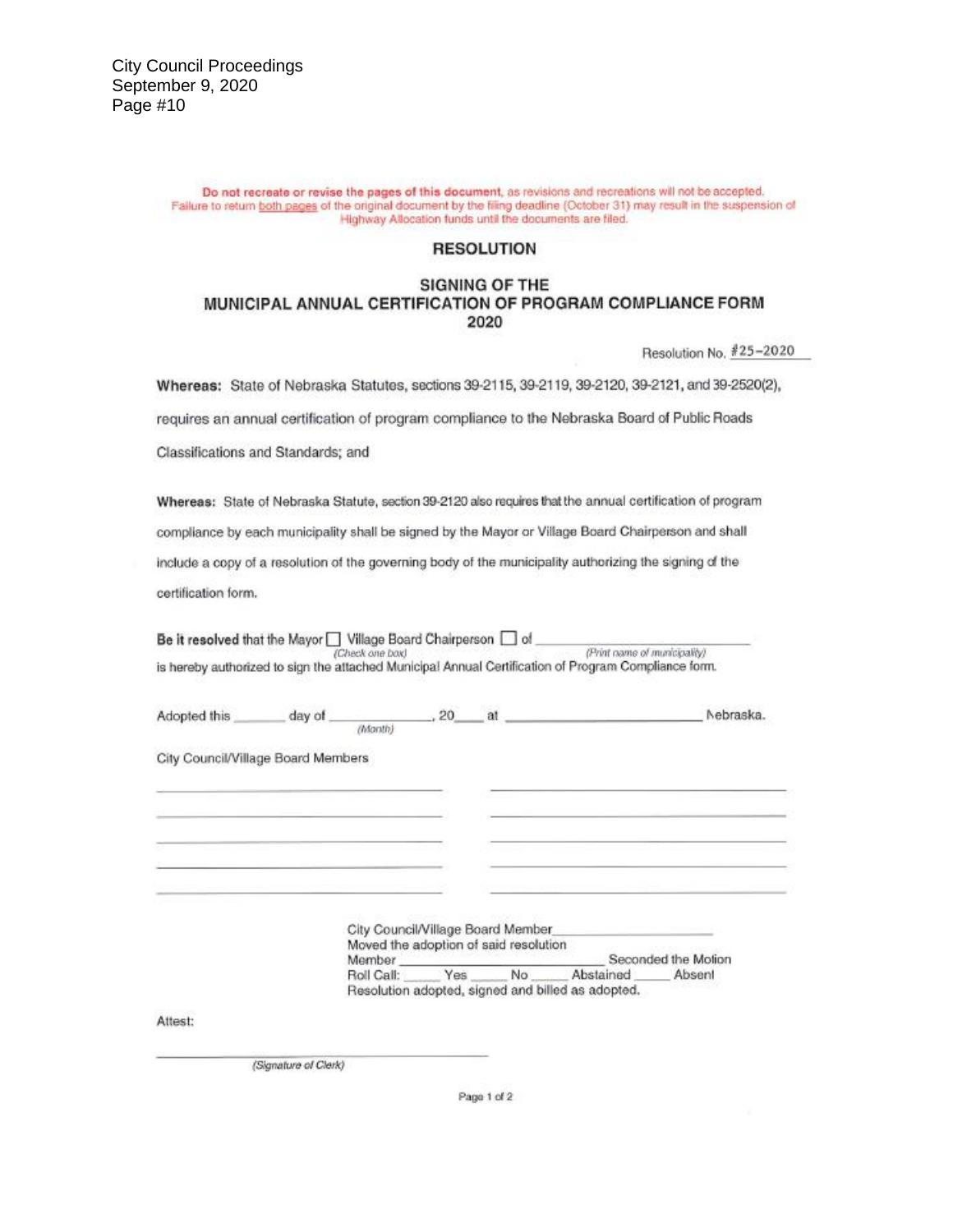Council member Kevin Hotovy introduced Ordinance No. 1357 adding the building inspector position to the pay scale. Mayor Zavodny read Ordinance No. 1357 by title. Council member Kevin Hotovy made a motion to suspend the statutory rule requiring that an Ordinance be read on three separate days. Council Member Pat Meysenburg seconded the motion. The Motion Carried. Kevin Hotovy: Yea, Tom Kobus: Yea, Bruce Meysenburg: Yea, Pat Meysenburg: Yea, John Vandenberg: Yea, Alan Zavodny (Mayor): Yea. Yea: 6, Nay: 0

Council member Kevin Hotovy made a motion to pass Ordinance No. 1357 on third and final reading. Council Member Pat Meysenburg seconded the motion. Kevin Hotovy: Yea, Tom Kobus: Yea, Bruce Meysenburg: Yea, Pat Meysenburg: Yea, John Vandenberg: Yea, Alan Zavodny (Mayor): Yea. Yea: 6, Nay: 0 The motion carried and Ordinance 1357 was passed and adopted as follows:

## **ORDINANCE NO. 1357**

AN ORDINANCE ADOPTING A NEW PAY SCALE / SALARY FOR FULL-TIME AND PERMANENT PART-TIME EMPLOYEES; REPEALING ALL ORDINANCES OR PORTIONS OF ORDINANCES IN CONFLICT THEREWITH; PROVIDING FOR PUBLICATION OF THIS ORDINANCE IN PAMPHLET FORM; AND PROVIDING FOR A TIME WHEN THIS ORDINANCE SHALL TAKE EFFECT.

BE IT ORDAINED BY THE MAYOR AND COUNCIL OF THE CITY OF DAVID CITY, NEBRASKA:

SECTION 1. The Mayor and City Council of David City, Nebraska, do hereby establish and fix the pay scales and salaries attached for the attached positions for the appointed officers and employees of the City of David City, Nebraska.

SECTION 2. Any Cost-of-Living Adjustments (COLA) shall be given as approved by the City Council.

SECTION 3. Any and all ordinances or sections thereof, passed and approved prior to the passage, approval and publication or posting of this ordinance, and in conflict with its provisions, are hereby repealed.

SECTION 4. This ordinance shall be published in pamphlet form and shall be in full force and effect on August 24, 2020 following its passage, approval, and publication as provided by law and city ordinance.

PASSED AND APPROVED this 9<sup>th</sup> day of September, 2020.

Mayor Alan Zavodny

City Clerk Tami Comte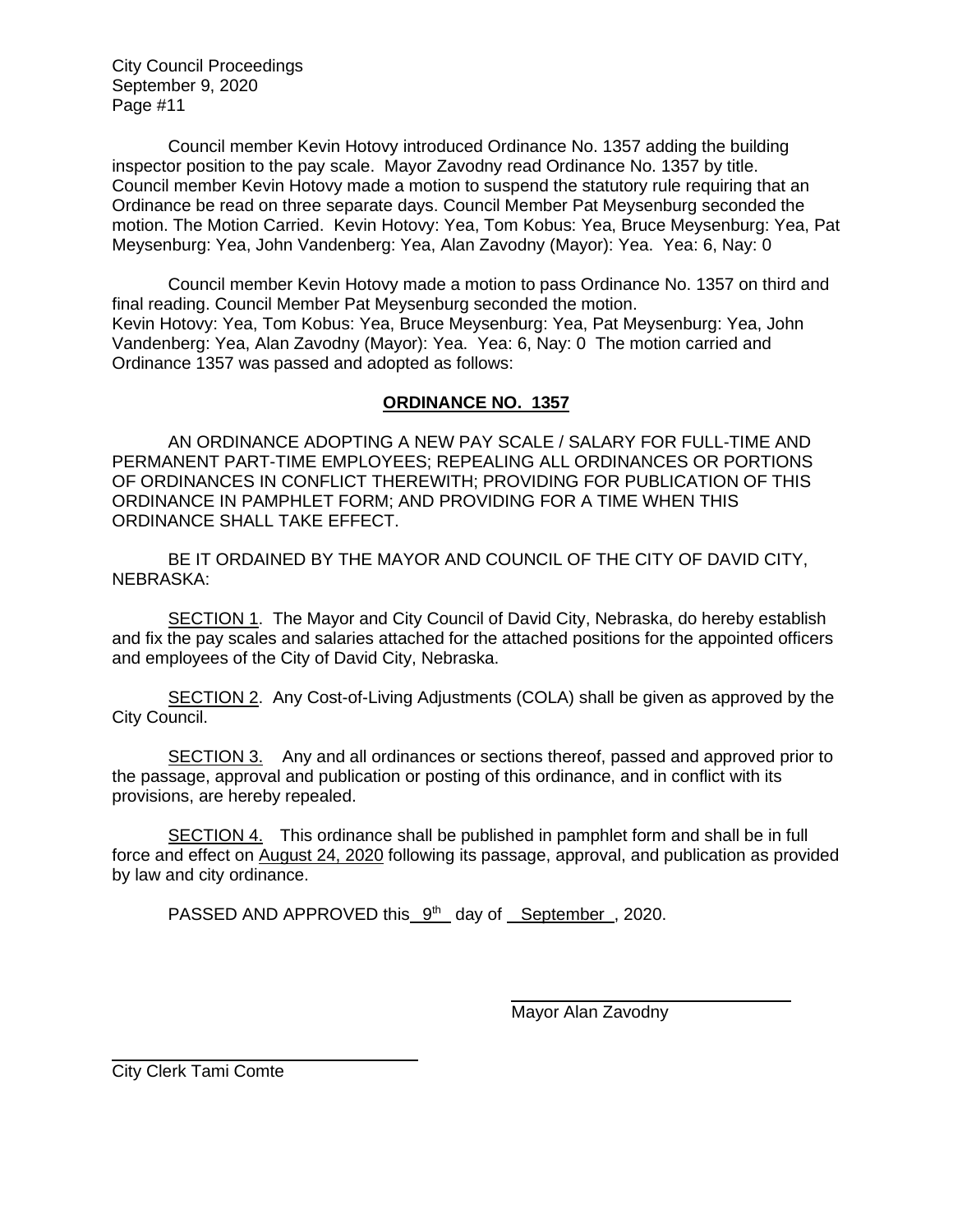| Department                    |  |           |              |                |                   |       |       |       |                |       |       |       |       |       |       |
|-------------------------------|--|-----------|--------------|----------------|-------------------|-------|-------|-------|----------------|-------|-------|-------|-------|-------|-------|
| Position                      |  | Probation | 1            | $\overline{2}$ | 3                 | 4     | 5     | 6     | $\overline{7}$ | 8     | 9     | 10    | 11    | 12    | 13    |
| City Hall                     |  |           |              |                |                   |       |       |       |                |       |       |       |       |       |       |
| Clerical I                    |  | 11.77     |              | 11.52 11.78    | 12.05             | 12.30 | 12.60 | 12.87 | 13.16          | 13.48 | 13.77 | 14.08 | 14.39 | 14.74 | 15.04 |
| <b>Acct Clerk I</b>           |  | 16.13     | 16.44        | 16.75          | 17.05             | 17.36 | 17.67 | 17.98 | 18.28          | 18.59 | 18.90 | 19.21 | 19.51 | 19.82 | 20.13 |
| <b>Acct Clerk II</b>          |  | 19.24     | 19.69        | 20.14          | 20.58             | 21.03 | 21.48 | 21.93 | 22.37          | 22.82 | 23.27 | 23.72 | 24.16 | 24.61 | 25.06 |
| (incl. 50/hr CMC (Ord. 1192)  |  | 19.74     | 20.19        | 20.64          | 21.08             | 21.53 | 21.98 | 22.43 | 22.87          | 23.32 | 23.77 | 24.22 | 24.66 | 25.11 | 25.56 |
|                               |  |           |              |                |                   |       |       |       |                |       |       |       |       |       |       |
|                               |  |           |              |                |                   |       |       |       |                |       |       |       |       |       |       |
| <b>STEP</b>                   |  | Probation | 1            | 2              | 3                 | 4     | 5     | 6     | $\overline{7}$ | 8     | 9     | 10    | 11    | 12    | 13    |
| Power Plant                   |  |           |              |                |                   |       |       |       |                |       |       |       |       |       |       |
| Power Plant Op I              |  | 22.61     | 23.16        | 23.70          | 24.25             | 24.80 | 25.34 | 25.89 | 26.44          | 26.99 | 27.53 | 28.08 | 28.63 | 29.17 | 29.72 |
| <b>Power Plant Supervisor</b> |  | 25.69     | 26.29        | 26.88          | 27.48             | 28.07 | 28.67 | 29.26 | 29.86          | 30.45 | 31.05 | 31.64 | 32.24 | 32.83 | 33.43 |
|                               |  |           |              |                |                   |       |       |       |                |       |       |       |       |       |       |
| Electric                      |  | Probation | $\mathbf{1}$ | 2              | 3                 | 4     | 5     | 6     | $\overline{7}$ | 8     | 9     | 10    | 11    | 12    | 13    |
| Apprentice Lineman            |  | 18.77     | 19.19        | 19.61          | 20.03             | 20.45 | 20.87 | 21.29 | 21.72          | 22.14 | 22.56 | 22.98 | 23.40 | 23.82 | 24.24 |
| Lineman 2nd Class             |  | 22.89     | 23.34        | 23.79          | 24.24             | 24.69 | 25.14 | 25.59 | 26.03          | 26.48 | 26.93 | 27.38 | 27.83 | 28.28 | 28.73 |
| Lineman 1st Class             |  | 24.99     | 25.53        | 26.06          | 26.60             | 27.13 | 27.67 | 28.21 | 28.74          | 29.28 | 29.82 | 30.35 | 30.89 | 31.42 | 31.96 |
| Line Foreman                  |  | 27.96     | 28.46        | 28.96          | 29.46             | 29.96 | 30.46 | 30.96 | 31.46          | 31.96 | 32.46 | 32.96 | 33.46 | 33.96 | 34.46 |
| <b>Electric Supervisor</b>    |  | 30.87     | 31.44        | 32.02          | 32.59             | 33.17 | 33.74 | 34.32 | 34.89          | 35.47 | 36.04 | 36.62 | 37.19 | 37.77 | 38.34 |
|                               |  |           |              |                |                   |       |       |       |                |       |       |       |       |       |       |
| Water/Wastewater              |  | Probation | 1            | 2              | 3                 | 4     | 5     | 6     | $\overline{7}$ | 8     | 9     | 10    | 11    | 12    | 13    |
| Water/Wastewater Operator I   |  |           |              |                |                   |       |       |       |                |       |       |       |       |       |       |
|                               |  | 16.90     | 17.33        | 17.77          | 18.20             | 18.64 | 19.07 | 19.51 | 19.94          | 20.38 | 20.81 | 21.25 | 21.68 | 22.12 | 22.55 |
| Water/Wastewater Operator II  |  | 19.96     | 20.45        | 20.94          | 21.43             | 21.92 | 22.41 | 22.90 | 23.38          | 23.87 | 24.36 | 24.85 | 25.34 | 25.83 | 26.32 |
| <b>Water Field Supervisor</b> |  | 21.35     | 21.81        | 22.27          | 22.73             | 23.18 | 23.64 | 24.10 | 24.56          | 25.02 | 25.48 | 25.93 | 26.39 | 26.85 | 27.31 |
| <b>Water Supervisor</b>       |  | 26.12     | 26.83        | 27.55          | 28.26             | 28.98 | 29.69 | 30.41 | 31.12          | 31.84 | 32.55 | 33.27 | 33.98 | 34.70 | 35.41 |
| <b>Wastewater Supervisor</b>  |  | 26.12     |              | 26.83 27.55    | 28.26             | 28.98 | 29.69 | 30.41 | 31.12          | 31.84 | 32.55 | 33.27 | 33.98 | 34.70 | 35.41 |
|                               |  |           |              |                |                   |       |       |       |                |       |       |       |       |       |       |
| <b>STEP</b>                   |  | Probation | 1            | 2              | 3                 | 4     | 5     | 6     | 7              | 8     | 9     | 10    | 11    | 12    | 13    |
| <b>Street</b>                 |  |           |              |                |                   |       |       |       |                |       |       |       |       |       |       |
| Maintenance Worker I          |  | 15.33     | 15.73        | 16.14          | 16.54             | 16.95 | 17.35 | 17.76 | 18.16          | 18.57 | 18.97 | 19.38 | 19.78 | 20.19 | 20.59 |
| Maintenance Worker II         |  | 16.32     | 16.69        | 17.06          | 17.45             | 17.84 | 18.24 | 18.65 | 19.07          | 19.50 | 19.94 | 20.39 | 20.85 | 21.31 | 21.79 |
| <b>Street Foreman</b>         |  | 17.31     | 17.71        | 18.11          | 18.51             | 18.90 | 19.30 | 19.70 | 20.10          | 20.50 | 20.90 | 21.29 | 21.69 | 22.09 | 22.49 |
| <b>Street Supervisor</b>      |  | 22.74     |              |                | 23.28 23.82 24.36 | 24.91 | 25.45 | 25.99 | 26.53          | 27.07 | 27.61 | 28.16 | 28.70 | 29.24 | 29.78 |
|                               |  |           |              |                |                   |       |       |       |                |       |       |       |       |       |       |
| Park/Auditorium               |  | Probation | 1            | $\overline{2}$ | 3                 | 4     | 5     | 6     | $\overline{7}$ | 8     | 9     | 10    | 11    | 12    | 13    |
| Park Laborer                  |  | 11.52     |              |                | 11.82 12.13 12.43 | 12.74 | 13.04 | 13.34 | 13.65          | 13.95 | 14.25 | 14.56 | 14.86 | 15.17 | 15.47 |
| Park/Auditorium Supervisor    |  | 21.04     |              | 21.44 21.84    | 22.24             | 22.65 | 23.05 | 23.45 | 23.85          | 24.25 | 24.65 | 25.06 | 25.46 | 25.86 | 26.26 |
|                               |  |           |              |                |                   |       |       |       |                |       |       |       |       |       |       |
| Recreation                    |  | Probation | 1            | $\overline{2}$ | 3                 | 4     | 5     | 6     | $\overline{7}$ | 8     | 9     | 10    | 11    | 12    | 13    |
| <b>Recreation Coordinator</b> |  | 19.12     |              |                | 19.54 19.97 20.39 | 20.82 | 21.24 | 21.66 | 22.09          | 22.51 | 22.93 | 23.36 | 23.78 | 24.21 | 24.63 |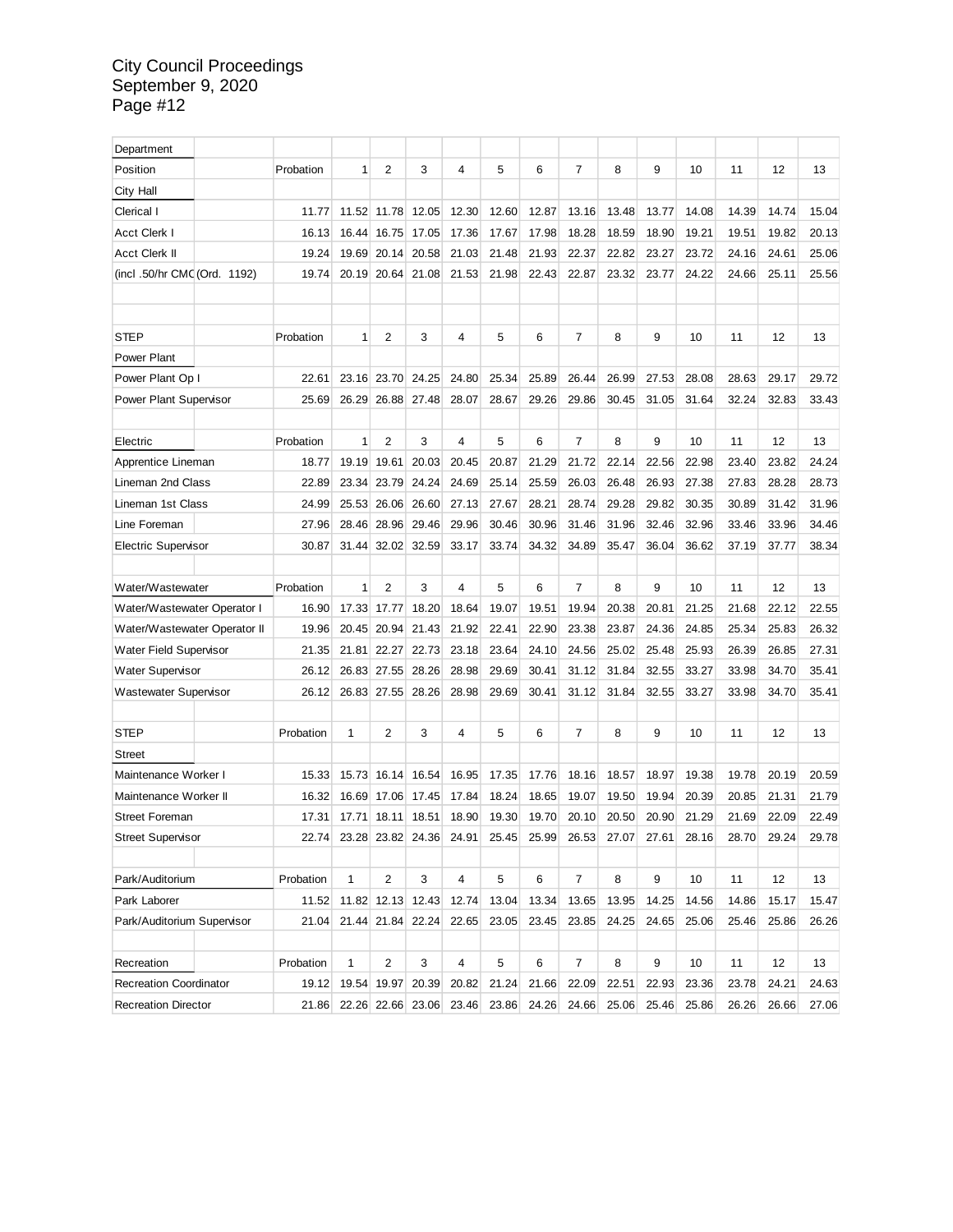| Part-Time                 | Probation | 1        | 2     | 3              | 4                                             | 5        | 6                                                   | 7                                            | 8              | 9     | 10       | 11    | 12    | 13    |
|---------------------------|-----------|----------|-------|----------------|-----------------------------------------------|----------|-----------------------------------------------------|----------------------------------------------|----------------|-------|----------|-------|-------|-------|
| <b>Building Inspector</b> |           |          | 16.54 | 17.87          | 19.20                                         | 20.54    | 21.87                                               | 23.20                                        | 24.53          | 25.86 | 27.19    | 28.52 |       |       |
| Part-Time Workers         | 9.99      | 10.21    | 10.43 | 10.68          | 10.9                                          | 11.15    | 11.42                                               | 11.65                                        | 11.94          | 12.20 | 12.48    | 12.76 | 13.06 | 13.34 |
| Summer Help               |           |          | 9.00  | 9.20           | 9.41                                          |          | 9.62 (No probationary period; no more than 4 steps) |                                              |                |       |          |       |       |       |
| <b>Recycling Workers</b>  |           |          | 9.00  |                | (No probationary period; no more than 1 step) |          |                                                     |                                              |                |       |          |       |       |       |
| <b>Bartenders</b>         |           |          | 9.00  |                | Min Wage                                      |          |                                                     |                                              |                |       |          |       |       |       |
| Swimming Pool             |           |          | 1     | $\overline{2}$ | 3                                             | 4        | 5.                                                  | 6                                            | $\overline{7}$ | 8     | 9        | 10    |       |       |
| Concession/Games/Cleaning |           |          | 8.16  | 8.27           | 8.38                                          | 8.50     | 8.62                                                | 8.72                                         | 8.84           | 8.95  | 9.06     | 9.18  |       |       |
| Swimming Lesson Aid       |           |          | 8.16  | 8.27           | 8.38                                          | 8.50     | 8.62                                                | 8.72                                         | 8.84           | 8.95  | 9.06     | 9.18  |       |       |
| Aerobics Instructor       |           |          | 10.31 | 10.41          | 10.52                                         | 10.65    | 10.76                                               | 10.86                                        | 10.98          | 11.09 | 11.20    | 11.32 |       |       |
| Lifeguard                 |           |          | 8.71  | 8.83           | 8.94                                          | 9.04     | 9.17                                                | 9.29                                         | 9.39           | 9.49  | 9.62     | 9.73  |       |       |
| WSI Lifeguard             |           |          | 9.50  | 9.79           | 10.07                                         | 10.36    | 10.65                                               | 10.91                                        | 11.20          | 11.49 | 11.76    | 12.06 |       |       |
| Head Lifeguard            |           |          | 11.09 | 11.38          | 11.64                                         | 11.94    | 12.21                                               | 12.50                                        | 12.78          | 13.05 | 13.35    | 13.61 |       |       |
| Asst. Manager             |           |          | 12.04 | 12.28          | 12.58                                         | 12.86    | 13.14                                               | 13.44                                        | 13.74          | 14.05 | 14.36    | 14.70 |       |       |
| Manager                   |           |          |       | 12.50 12.78    | 13.05                                         | 13.36    | 13.65                                               | 13.97                                        | 14.30          | 14.61 | 14.93    | 15.28 |       |       |
|                           |           |          |       |                |                                               |          |                                                     | Salaried Staff Pay Plan (Annual Rate of Pay) |                |       |          |       |       |       |
| Position                  |           | Minimum  |       |                | Mid-Point                                     |          |                                                     |                                              | Maximum        |       |          |       |       |       |
| Clerk/Treasurer           |           | \$57,700 |       |                |                                               | \$68,378 |                                                     |                                              |                |       | \$79,055 |       |       |       |

Mayor Zavodny stated that the next Ordinance was an amendment to the Ordinance that was passed a few months ago that set the water rates at the fill stations. He stated that the citizens/rate payers of David City, are already contributing to the infrastructure, and to charge them above and beyond for getting more water doesn't seem right. He stated that it made perfect sense to charge people that are not rate payers a fee and a deposit for that because they are not contributing to the infrastructure that it takes to deliver that commodity."

Council member Bruce Meysenburg said, "The question that I have, is this going to be retroactive to the people that have paid for this? Will we give them a refund, if they are paying customers in David City?"

Mayor Zavodny said, "I feel that we should."

City Administrator Clayton Keller said, "If I'm instructed to do that, then that is what I'll do."

Mayor Zavodny said, "How many are there?"

City Clerk Comte said, "Two or three."

Mayor Zavodny said, "Ok. I'll handle that administratively. I believe that would be my intent."

Council member Kevin Hotovy introduced Ordinance No. 1358 setting the water rates at fill stations. Mayor Zavodny read Ordinance No. 1358 by title. Council member Kevin Hotovy made a motion to suspend the statutory rule that requires an Ordinance to be read on three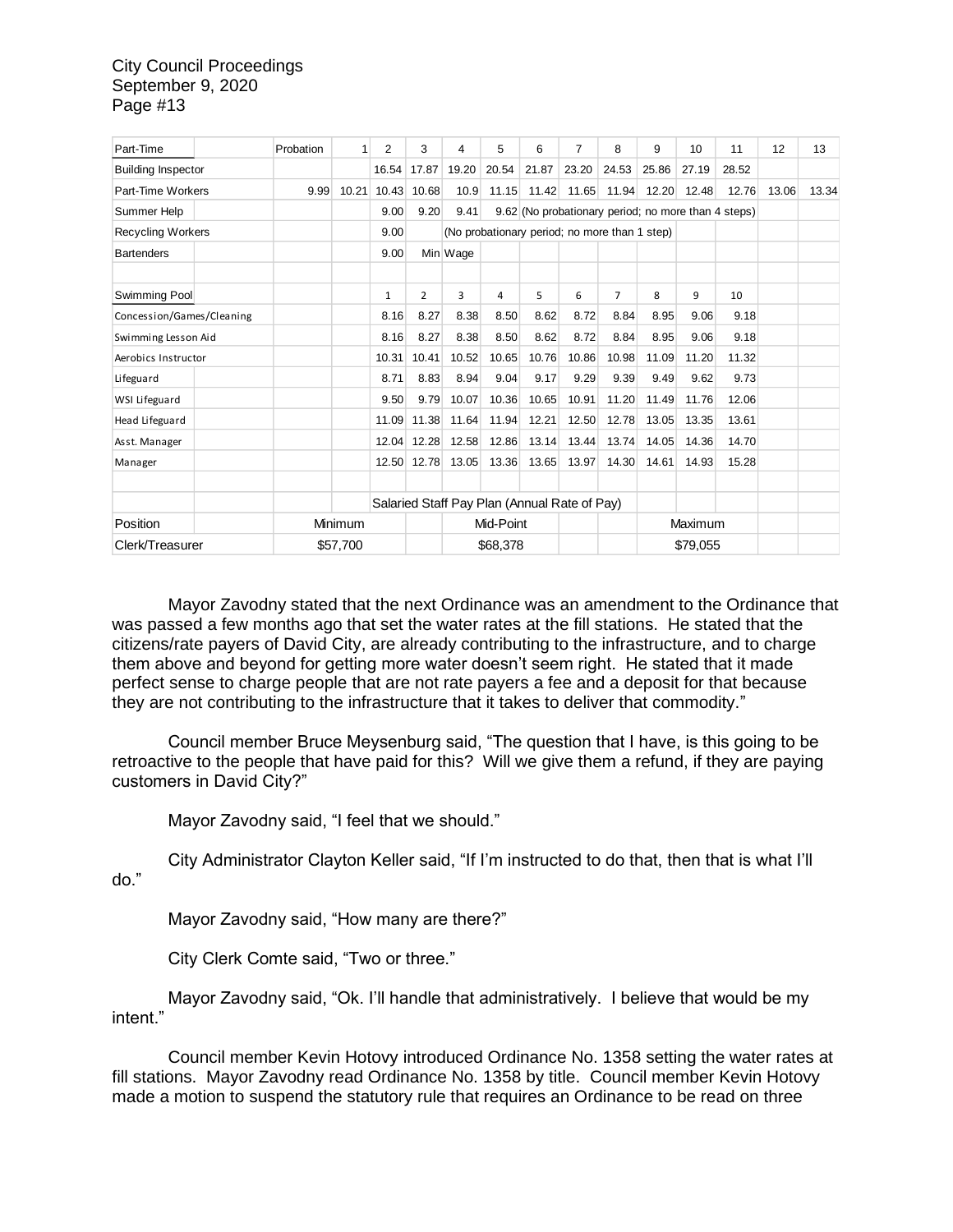separate days. Council Member Pat Meysenburg seconded the motion. The Motion Carried. Kevin Hotovy: Yea, Tom Kobus: Yea, Bruce Meysenburg: Yea, Pat Meysenburg: Yea, John Vandenberg: Yea, Alan Zavodny (Mayor): Yea. Yea: 6, Nay: 0

Council member Kevin Hotovy made a motion to pass Ordinance No. 1358 on third and final reading. Council Member Bruce Meysenburg seconded the motion. Kevin Hotovy: Yea, Tom Kobus: Yea, Bruce Meysenburg: Yea, Pat Meysenburg: Yea, John Vandenberg: Yea, Alan Zavodny (Mayor): Yea. Yea: 6, Nay: 0 The motion carried and Ordinance No. 1358 was passed and approved as follows:

#### **ORDINANCE NO. 1358**

AN ORDINANCE SETTING THE RATES TO BE CHARGED FOR WATER SOLD FROM FILL STATIONS; PROVIDING AN EFFECTIVE DATE; AND PROVIDING FOR PUBLICATION OF THE ORDINANCE IN PAMPHLET FORM.

WHEREAS, Section 7-211 of the Municipal Code provides that all water consumers shall be liable for the water rate provided by ordinance.

NOW, THEREFORE, BE IT ORDAINED BY THE MAYOR AND CITY COUNCIL OF THE CITY OF DAVID CITY, NEBRASKA:

Section 1. The following rates shall be charged for water sold from fill stations:

All customers that do not have a current account with David City Utilities shall be required to make a deposit in the amount of Two Hundred Sixty-Five Dollars (\$265.00) with the City, before receiving any water, to secure payment. The deposit will be refunded after two (2) years if the account is current.

Customers that do not have a current account with David City Utilities shall pay the City a monthly administrative fee of

One Hundred Forty-Six Dollars and Fourteen Cents (\$146.14) during each month that it receives water.

In addition to the administrative fee, the Customer shall pay the City the sum of:

Three Dollars and Forty-One Cents (\$3.41) per 1,000 gallons of water for the first 10,000 gallons, and

Three Dollars and Eighty-Seven Cents (\$3.87) per 1,000 gallons over 10,000 gallons.

Section 2. That any other ordinance or section of any ordinance passed and approved prior to the passage, approval, and publication or posting of this ordinance and in conflict with its provisions, is hereby repealed.

Section 3. This ordinance shall take effect and be in full force from and after its passage, approval, and publication or posting as required by law.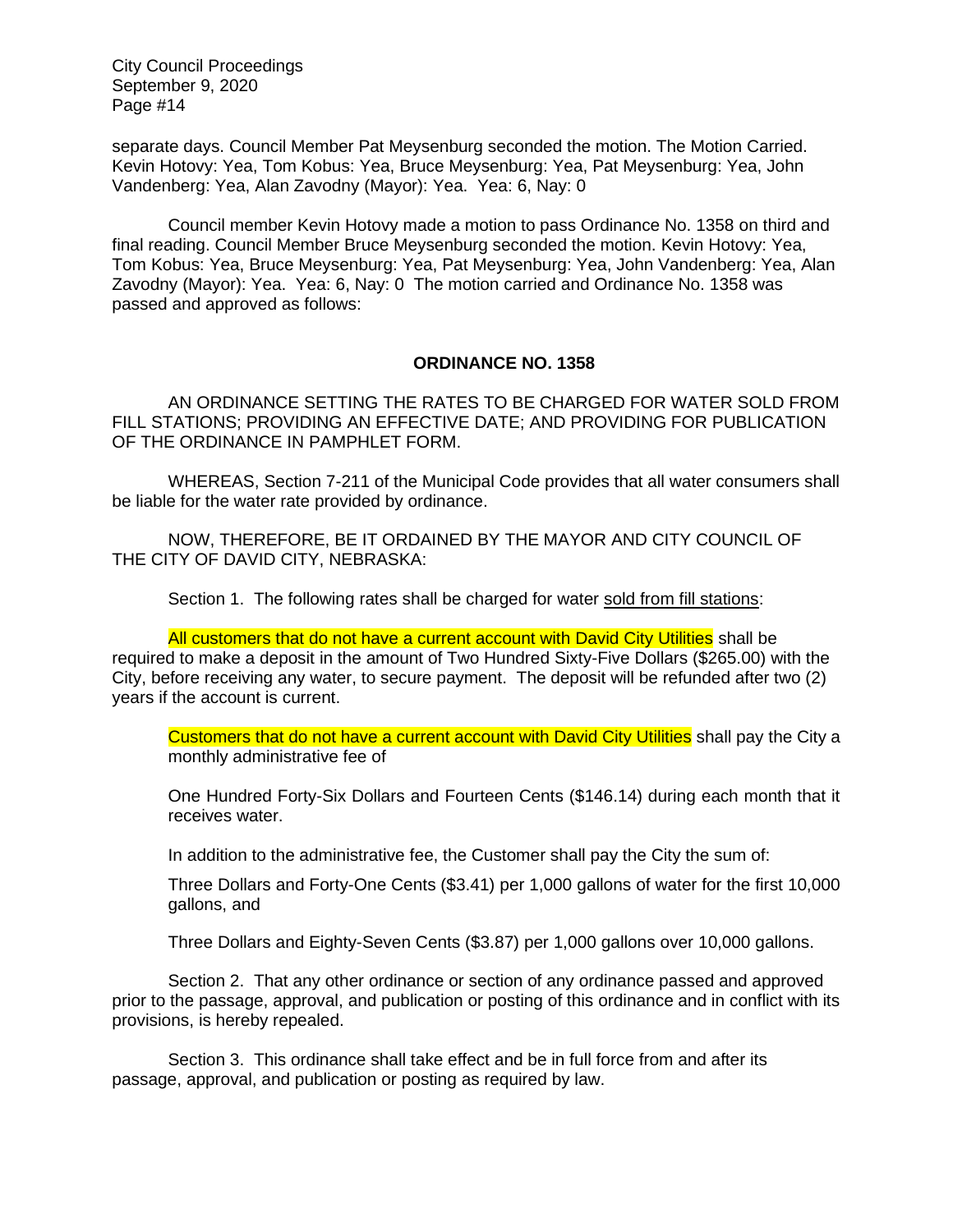PASSED AND APPROVED this 9<sup>th</sup> day of September, 2020.

Mayor Alan Zavodny

City Clerk Tami Comte

Council member Bruce Meysenburg made a motion to table Resolution No. 26-2020 setting the annual monthly industrial wastewater billing amounts for Henningsen Foods. Council Member Tom Kobus seconded the motion. The Motion Carried. Kevin Hotovy: Yea, Tom Kobus: Yea, Bruce Meysenburg: Yea, Pat Meysenburg: Yea, John Vandenberg: Yea, Alan Zavodny (Mayor): Yea. Yea: 6, Nay: 0 Resolution No. 26-2020 was tabled as follows:

# **RESOLUTION NO. 26 - 2020**

**A RESOLUTION OF THE MAYOR AND CITY COUNCIL OF DAVID CITY, BUTLER COUNTY NEBRASKA, to modify the monthly industrial wastewater billing amounts based on the current agreement between Michael Foods (formerly known as Henningsen Foods) and the City regarding accepting and treating wastewater.** 

BE IT RESOLVED BY THE MAYOR AND CITY COUNCIL OF THE CITY OF DAVID CITY, BUTLER COUNTY, NEBRASKA, AS FOLLOWS:

Section 1: The allocation of sewer system maintenance, proportionate fixed costs, proportionate variable costs, and construction costs on a monthly basis for the Fiscal Year 2020-2021 for Henningsen Foods shall be as follows, per the current agreement:

| Sewer System Maintenance         |       | \$1,638  |
|----------------------------------|-------|----------|
| <b>Capital Construction Cost</b> |       | \$6,489  |
| <b>Proportionate Fixed Cost</b>  |       | \$10,271 |
| <b>Variable Cost</b>             |       | \$4,270  |
|                                  | Total | \$22,669 |

Section 2: Should the wastewater flow and loading characteristics exceed the current agreement limits, daily surcharges shall be added to the monthly costs per the following daily surcharge amounts, per the current agreement:

Daily Surcharges: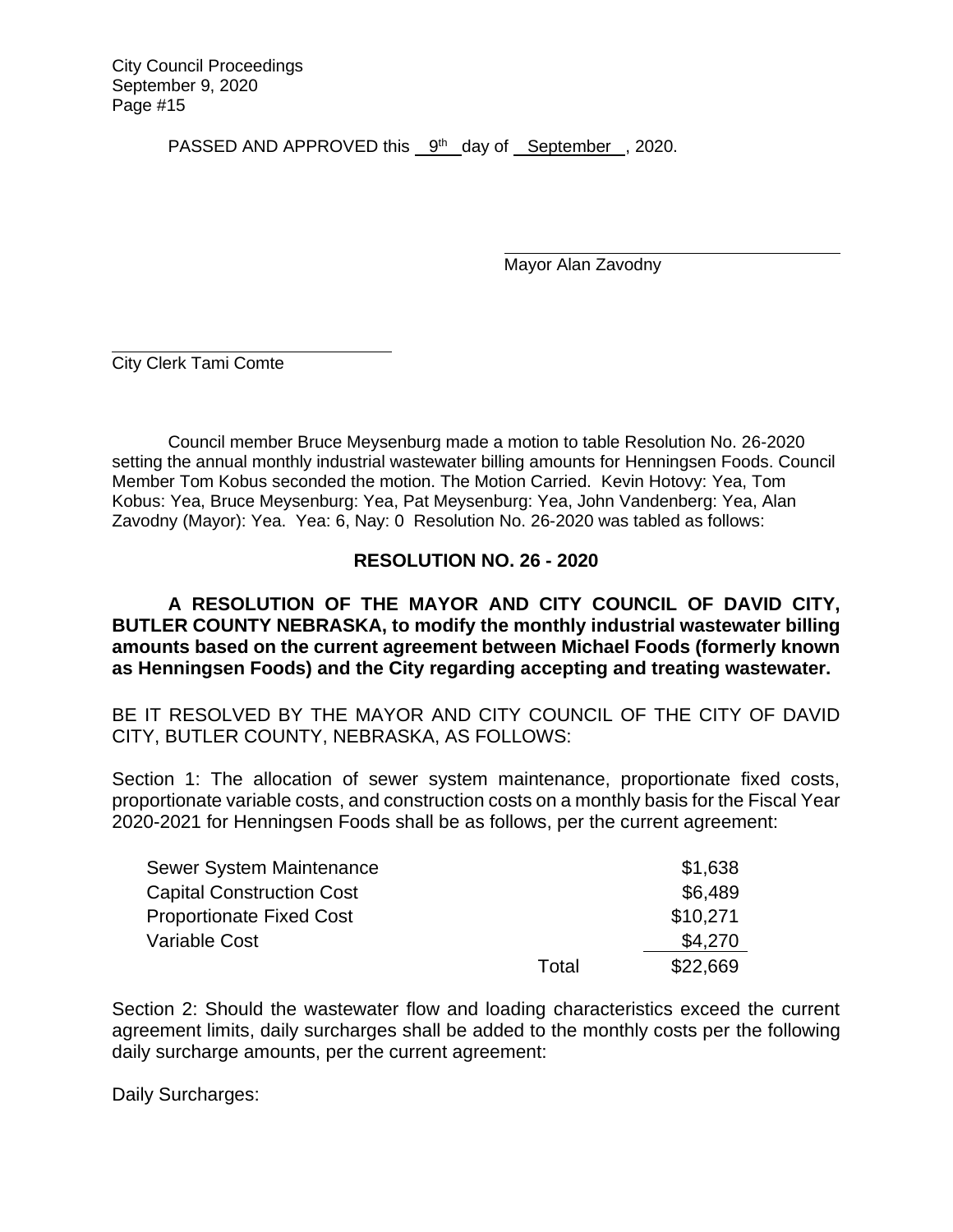| <b>BOD</b> | TSS       | TKN       | Flow (per    |
|------------|-----------|-----------|--------------|
| (lbs/day)  | (lbs/day) | (lbs/day) | $1,000$ gpd) |
| \$0.45     | \$0.06    | \$0.37    | \$0.70       |

Section 3: These amounts are revised annually.

PASSED AND APPROVED this 9th day of September, 2020.

 \_\_\_\_\_\_\_\_Tabled \_\_\_\_\_\_\_\_\_ Alan Zavodny, Mayor City of David City, Nebraska

ATTEST:

\_\_Tabled\_\_\_\_\_\_\_\_\_\_\_\_\_\_\_\_\_\_

Tami Comte, City Clerk

City Administrator Clayton Keller said, "So way before Covid-19 started, Tami and I attended meetings with Lower Platte North NRD and they were putting together the Hazard Mitigation Plan using JEO as a consultant and this is a multi-governmental effort, so we are not the only entity involved. This is the entire county/region participating in this Hazard Mitigation Plan."

Council member Hotovy introduced Resolution No. 27-2020 and moved for its passage and adoption. Council member Pat Meysenburg seconded the motion. Kevin Hotovy: Yea, Tom Kobus: Yea, Bruce Meysenburg: Yea, Pat Meysenburg: Yea, John Vandenberg: Yea, Alan Zavodny (Mayor): Yea. Yea: 6, Nay: 0 The motion carried and Resolution No. 27-2020 was passed and adopted as follows:

# **RESOLUTION NUMBER 27-2020**

**WHEREAS**, the Federal Disaster Mitigation Act of 2000 was signed in to law on October 30, 2000, placing new emphasis on state and local mitigation planning for natural hazards and requiring communities to adopt a hazard mitigation action plan to be eligible for pre-disaster and post-disaster federal funding for mitigation purposes; and

**WHEREAS**, a Multi-Jurisdictional Hazard Mitigation Plan was prepared by the Lower Platte North Natural Resources District, with assistance from JEO Consulting Group, Inc. of Lincoln, NE.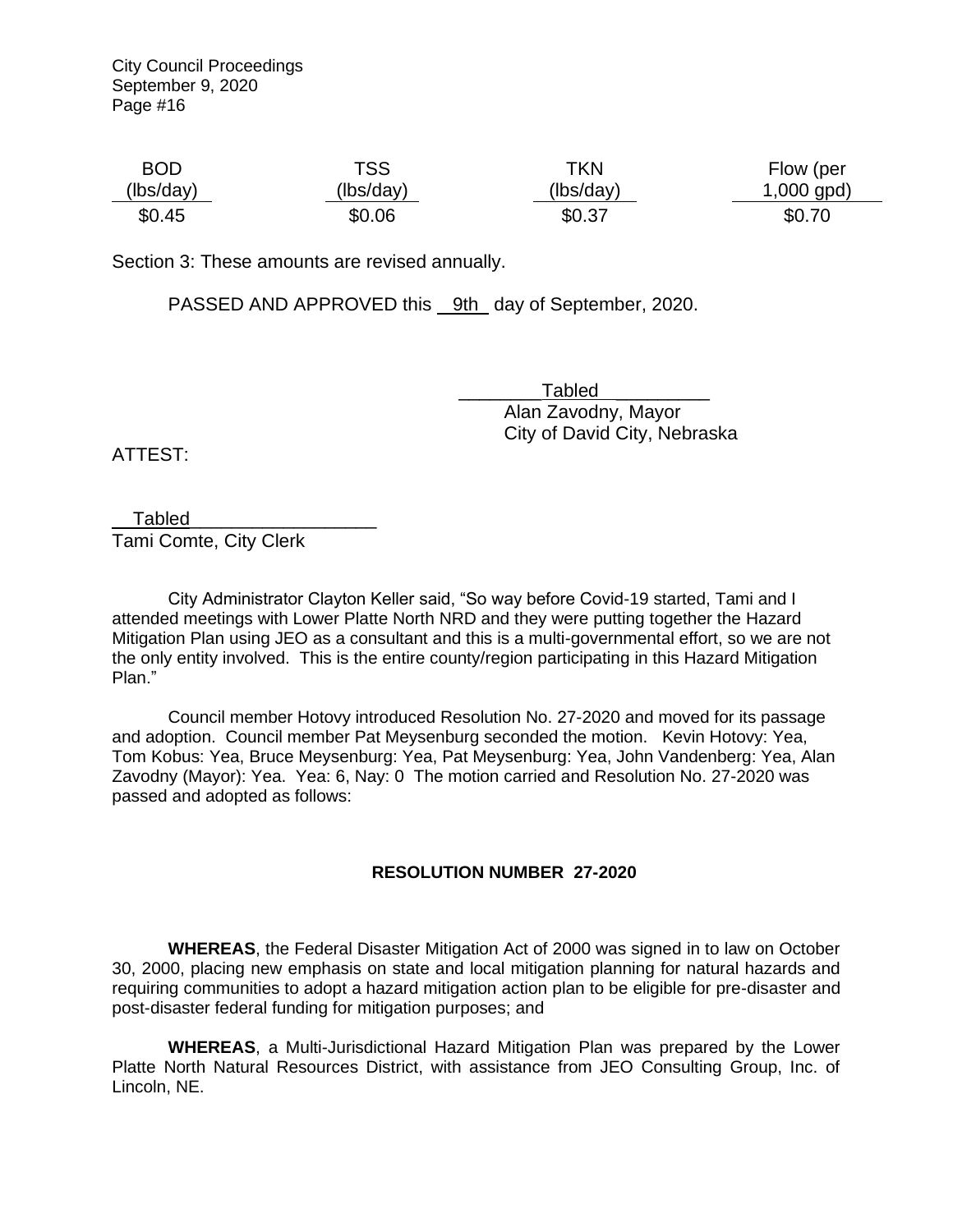**WHEREAS**, the purpose of the mitigation plan was to lessen the effects of disasters by increasing the disaster resistance of the Natural Resources District and participating jurisdictions located within the planning boundary by identifying the hazards that affect the City of David City and prioritize mitigation strategies to reduce potential loss of life and property damage from those hazards, and

**WHEREAS**, FEMA regulations require documentation that the plan has been formally adopted by the governing body of the City of David City in the form of a resolution and further requesting approval of the plan at the Federal Level; and

**NOW, THEREFORE**, the governing body of the City of David City does herewith adopt the Lower Platte North Natural Resources District Multi-Jurisdictional Hazard Mitigation Plan Update in its entirety; and

PASSED AND APPROVED this 9th day of September, 2020.

Mayor Alan Zavodny

ATTEST:

\_\_\_\_\_\_\_\_\_\_\_\_\_\_\_\_\_\_\_\_\_\_\_\_\_\_\_\_\_ City Clerk Tami Comte

Mayor Zavodny stated that the next agenda item was consideration of an estimate from Bierman Contracting install downtown cable system and lighting.

City Administrator Clayton Keller said, "This is an initial estimate and the word estimate is used loosely. This is for Bierman Contracting, out of Columbus, to install the cable system and the lights in the downtown area. He and I did a walk through with Vinny Bittinger, of Magical Lights, and Cory Vandenberg of Vandenberg Electric, talking about how that could be done. Matt, the individual from Bierman, said that he would go ahead and do it at a dollar per hour rate for us. He thought that was most fair for them and for the City, and I agreed. So, this is the number he came up with in a worst-case scenario. He said that he expects it to come in well under and he said that we can adjust it as time moves forward."

Mayor Zavodny said, "Well, I'd be lying if I said that it didn't knock me off my chair when I saw this. Well, we talked about this is totality. One of my things is that this is just for the cable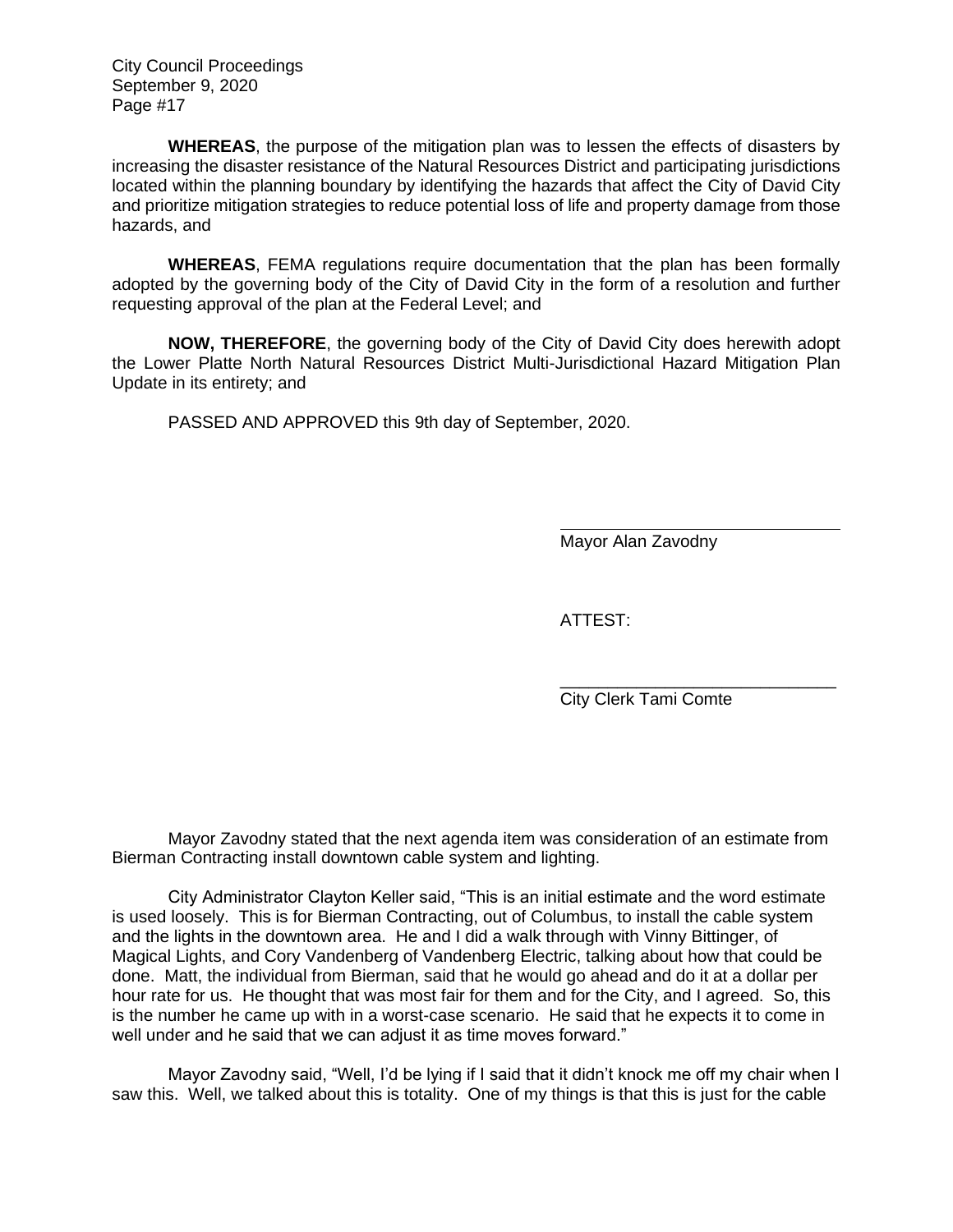and the lights. What about the wiring that still needs to be done, to eliminate the need for the extension cords, which the State was, obviously, frowning about, getting it so it's totally ready, is that additional charges? The last question, which is going to affect how I feel about it, and it depends on the Council, is this something that you could fund as part of the downtown project, because it's kind of like the final touch on that thing. I agree with all of the comments that have been made in previous meetings, downtown never looked this good! I think that it could be a draw. It could help sales tax down the road. There are a lot of pluses for it, but I'm not going to start now, in my tenth year, if we don't have money to pay for something, I'm probably not that interested."

Council member Bruce Meysenburg said, "Are all of the businesses downtown on board with doing the cable system?"

City Administrator Clayton Keller said, "We've had a couple business owners that are hesitant or have told us no. The Light Up Committee has taken charge of going to those businesses to help them decide to let us put the cable system and the lights up, at least put the lights up. I think there's just a couple more that we have to work on."

Mayor Zavodny said, "How does the wiring get done?"

City Administrator Clayton Keller said, "The wiring - the State did not like the extension cord idea."

Mayor Zavodny said, "They won't accept it. It's a non-starter."

City Administrator Clayton Keller said, "Getting everybody tied into the City electricity just isn't an option because we can't do that, essentially. So, the idea that Cory Vandenberg and I had was to have one person on each block to volunteer to be the person to pay for the electricity on each side of the street and it would be minimal charges. Vinny told us that it wouldn't be more than eighty dollars for the year to light up the downtown area, year-round. The idea that we had with that was the person who volunteered to pay for that bill, we could give them, like, a two-dollar credit on their electricity bill each month, something simple, as if we are reimbursing them for those charges."

Mayor Zavodny said, "We'll have to explore that a little more. If the people on that block could make it work, that would be the way to go with that. I do think that because of the size of the gift that we got and just to make it right, we should take care of the asset and the fact that they were blowing off the roof, granted we had terrible winds, it was a short-term thing and they had to go up quickly and the adhesive didn't really set. I guess I'd want to do some checking on if we can figure out a way to incorporate this into a way that it could be paid for, and we need to research that to be sure that we are following the rules to the letter, because I don't want any trouble over that. While it is a great thing, that is a big dollar amount."

City Administrator Clayton Keller said, "It's well above what I was expecting. When Matt sent it to me, he agreed, this was a lot higher than I expected."

Council member Kobus said, "This wasn't bid out, was it?"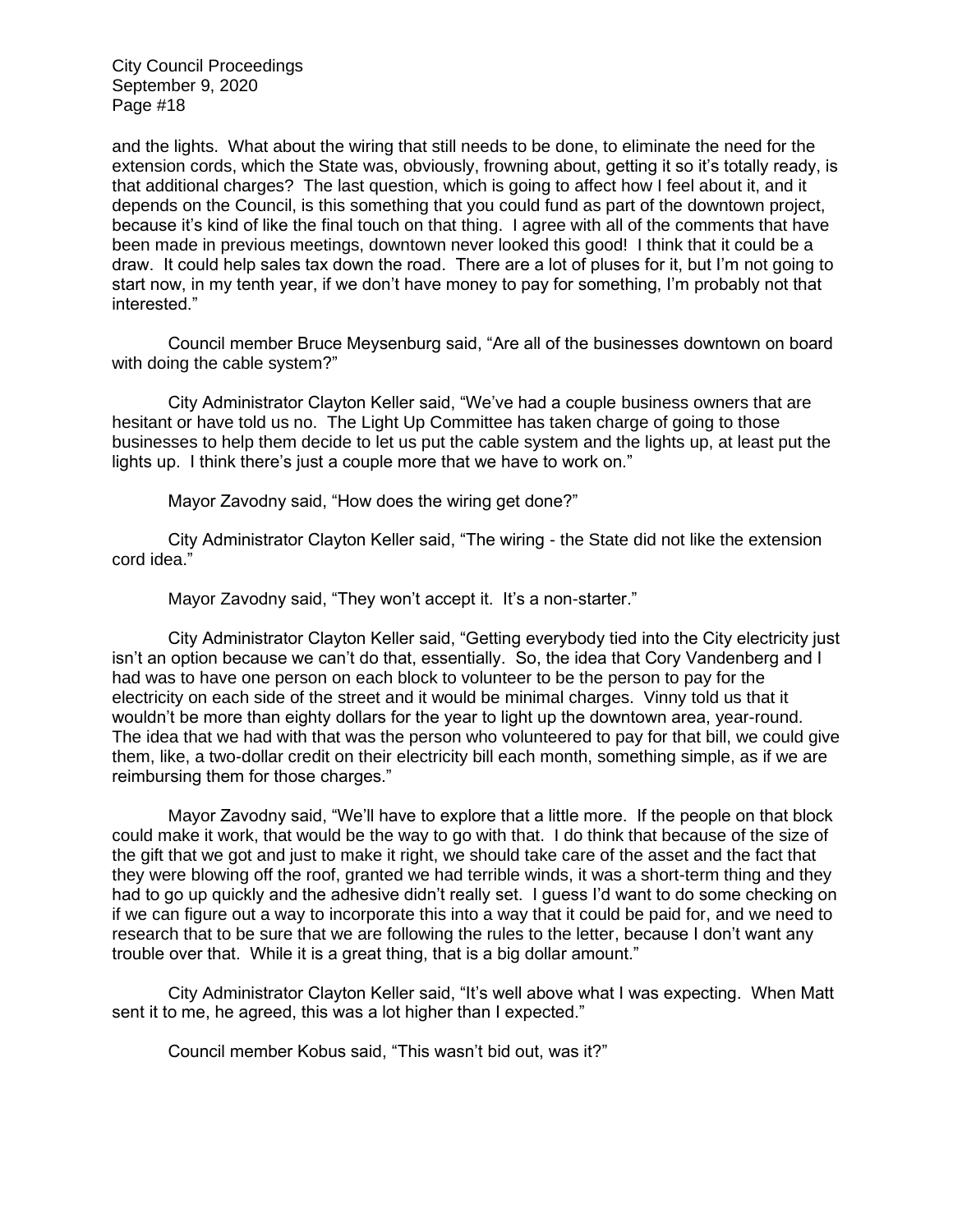City Administrator Clayton Keller said, "I did try bidding this out back in July but nobody bid."

Council member Kobus said, "I think if we tried it again, somebody would do it."

City Administrator Clayton Keller said, "So, kind of where we are right now is that I bid it out in July and nobody bid, and so I set it to the side because I had to work on the budget, my hands were full with things to do and then the Light It Up committee came back to me and said, "we really want this to happen" and so they started doing some footwork and got a couple people involved. We almost had a guy in town willing to do it. He came to see me in the office and he said, "I just can't. With school starting and sports starting, I don't have the time to do it unless we do it next spring." We don't want to wait until next spring. We want get it in before the holiday season and so that's when I reached out, through this whole effort, the company Bierman Contracting came up and they were willing to give us the offer."

Mayor Zavodny said, "Here's what I'm going to suggest as a course of action. Obviously, it's pointless to even consider this, at this juncture. One, if we don't have the mechanism to pay for it and two, without knowing if the plan to get power to it is a doable thing. So, to me, the right thing to do with this is to table it for tonight and start to answer some of those questions. If we can figure out how to get it hard-wired, which is a requirement, if we can figure out an absolutely legal way to pay for this type of thing, then I think that we can consider it and then we can argue about whether it's worth whatever the number is. Can you give me any idea why he cushioned the it? If he thinks its going to be significantly less, I know that they like to put some cushion in there, but what's he worried about? If he says that it could be significantly less, why is he giving us a heart attack with ninety-four thousand?"

Council member Kobus said, "I think it ought to be one solid bid and that's it. Why even bid it if you're just going to have a guess?"

City Administrator Clayton Keller said, "The reason that they bid so high is because they've never done a project like this before and as we were walking around, he was trying to figure out how they would do it. Unless he's actually up there doing it, it's hard to tell exactly what they are going to need and what it's going to take."

Mayor Zavodny said, "I think that Tom has a valid point. If we approve ninety-four thousand, guess what it's going to be?"

Council member Kobus said, "We didn't get any other bids?"

Mayor Zavodny said, "Didn't we do the bid process in July and we didn't get any bids?"

City Administrator Clayton Keller said, "Honestly, I think that the reason that we didn't have anyone bid it was because we did it in the middle of summer and everyone was already busy doing construction. So, the fact that Bierman Contracting was willing to take a look at this in August, I was really surprised. I don't think that Matt from Bierman Contracting expects us to go with this number. This was his conversation starter to get us talking about what adjustments we need and what we want to look at. This is us asking you guys."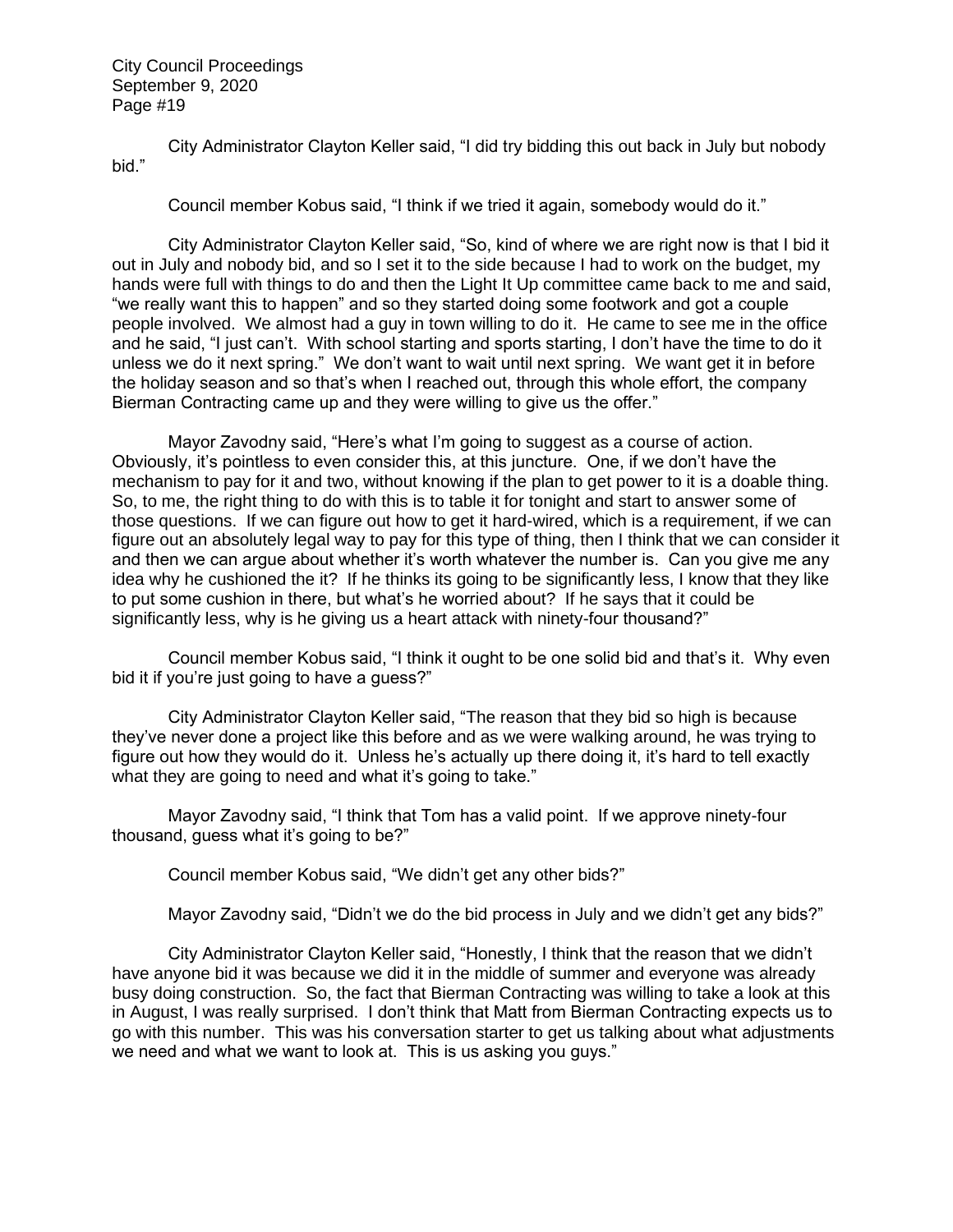Mayor Zavodny said, "Ok. That raises a good point. To me, what would be the harm in, because they didn't bid it originally, to reopen the bid and maybe they will be the only bidder. You know, we have the other guy, I think it was Tanner, looking at it. It doesn't have to be a long time, but, that way, we've gone through the process and we may have one bid. Then, we need a number that they feel that they can do it for. It's the integrity of the bid. It's no different than what we talked about with the Klug's or anything else, you bid and you're going to do it for that price."

Council member Bruce Meysenburg said, "The only problem that you've got is that you're up against a timeframe, because this has all got to be done before the middle of November for December?"

City Administrator Clayton Keller said, "I will say that if we do the bid process, we're going to run into the same problem that we had last year, trying to get someone to do it in two weeks before we have our event, or if we want to wait until next year."

Mayor Zavodny said, "Well, I was entertaining that thought in my head, too, as we're sitting here, but we have a bunch of lights that are hanging there just off of the edge of buildings. We're just in the middle of nowhere on this thing. Can we safely take those down so they are not destroyed? Where are we going to put them? So, we have a year when we're not going to have them."

City Administrator Clayton Keller said, "The businesses that had lights hanging down, a lot of them have taken them down and stored them in their businesses. Everyone that I've talked to that has taken them down has said that they stored them in their office. We still have some that need to come down and we can either store them at the City Office or have that business store them in a closet."

Council member Kobus said, "Well, I'm sure the public would understand."

Mayor Zavodny said, "Mr. Trowbridge, do you have something to add to this conversation?"

City Council Advisor Dana Trowbridge said, "I think so. What does the City need to do to approve a community fundraising effort through the City Office because, therefore, those donations would be tax exempt? It would surprise me if this community would not wrap their arms around becoming something special during the Christmas season after last year. We have an opportunity for ninety-four thousand dollars or thereabouts, to become something special and I think that even in today's world, we would find a lot of interest in the community to push this forward. I would be more than happy to work on that."

Mayor Zavodny said, "If we can look at that, I'd almost be willing to say…let's say the final number is eighty thousand, if we find that we can legally fund this through a mechanism that we have, if the community can come up with forty thousand, then we can come up with forty thousand. How about something like that? It's a public/private partnership, which I'd like to see us do a little more."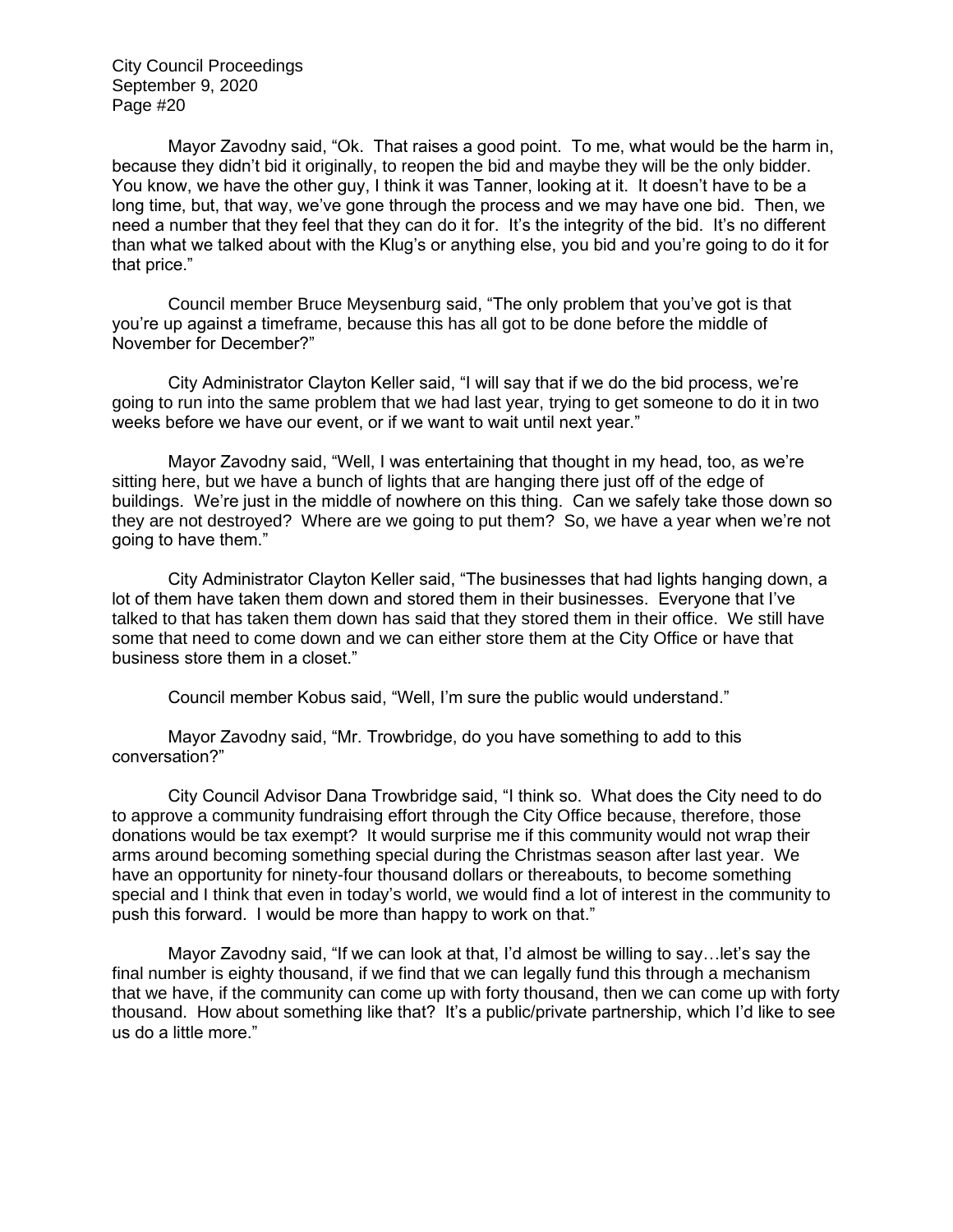Council member Bruce Meysenburg said, "I'd really hate to see it go down the tubes, I mean, if we miss a year, I honestly don't think that would be good, we need to keep it going, year after year."

Mayor Zavodny said, "Yea. I don't think that's an unreasonable argument, but given the time constraints we have, I don't know how to do it right."

Council member Bruce Meysenburg said, "I understand."

City Council Advisor Dana Trowbridge said, "My question is, how do we get the blessing of the City to do this? Is there a formal process? I don't know."

Mayor Zavodny said, "Well, going back to what you're saying, we could raise money that way, or we could find out if sales tax is a legitimate use for it. That solves the question. We earmarked money for downtown renovation and that is certainly downtown. It's an enhancement there, just a last-minute final touch to our downtown renovation."

Council member Kobus said, "I have no problem as long as you nail it down to a solid bid."

Mayor Zavodny said, "Less than ninety-four would make me happy. Why don't we do this - check if we can finance it, and I'm going to ask you to table it for this evening for just two weeks and if they can say that they'll do it for an amount, then I think I'm fine. The question being, since we had bids and didn't get any and this dollar amount is significant enough to require bids, I think that we need to make sure that we're totally cool there, as well."

City Administrator Clayton Keller said, "So, is that a question for counsel?"

Mayor Zavodny said, "To award something without the bidding process…"

City Administrator Clayton Keller said, "We went through the bid process and didn't get anything."

Acting City Attorney Tim Wollmer said, "I just don't know if you can do that or not now, based on timing. I'll have to look at that."

Mayor Zavodny said, "Can you look at Statute for that for us? Ok. Let's revisit this in two weeks. I would entertain a motion to table it."

Council member Bruce Meysenburg made a motion to table the estimate submitted by Bierman Contracting to install the downtown cable system and lighting to the September 23, 2020 City Council meeting. Council Member Tom Kobus seconded the motion. The Motion Carried. Kevin Hotovy: Yea, Tom Kobus: Yea, Bruce Meysenburg: Yea, Pat Meysenburg: Yea, John Vandenberg: Yea, Alan Zavodny (Mayor): Yea. Yea: 6, Nay: 0

Mayor Zavodny stated that the next item on the agenda was moving forward with Crexendo for telephone service.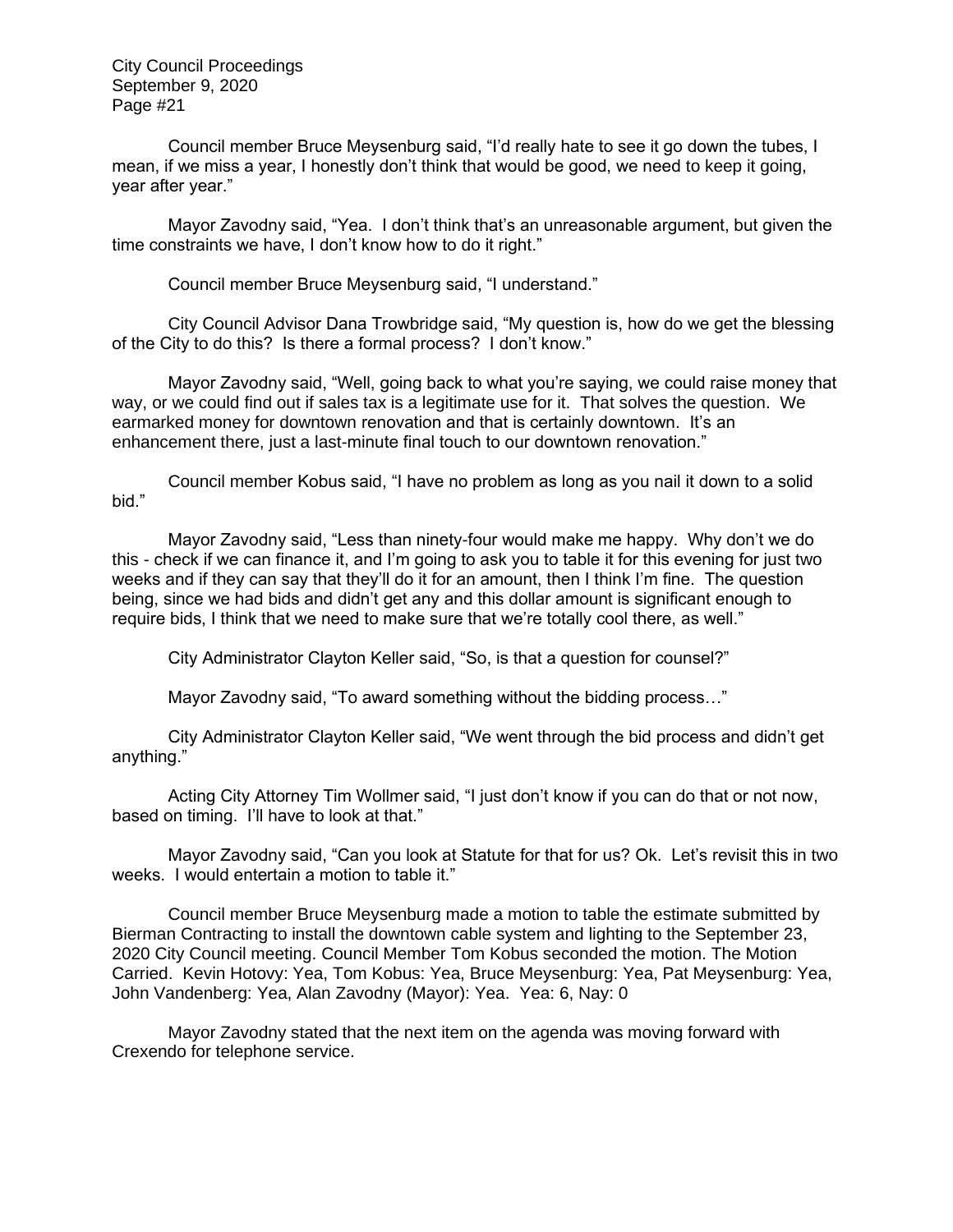City Administrator Clayton Keller said, "Yes. The library switched over to Crexendo back in June and their phones have been working very well. They really like them. It was a great update from their older phones that they were using. We ran into a few hiccups with their fax machine but they are getting that worked through. At that time, Council told us to go ahead and start the library first and see how it worked and then come back and ask for permission to roll out the other departments. I was going to wait until the next Council meeting to ask, but yesterday we started having some serious issues with our phones at the offices and I'd like to roll this out sooner than later for our part."

Council member Hotovy said, "I can vouch for the problem. I called at 4:30 and the connection was an absolutely terrible connection. I hung up. It was horrible."

City Clerk Comte said, "We make a call and they can't hear us. We can hear them but they can't hear us at all. You can ask anybody that has called. It's just been awful."

Mayor Zavodny said, "We had budgeted an amount for this?"

City Administrator Clayton Keller said, "Yes."

Council member Kobus said, "We definitely need to take care of that."

Mayor Zavodny said, "As a public entity, you've got to be able to have that work."

Council member Kevin Hotovy made a motion to approve moving forward with Crexendo for telephone service. Council Member Bruce Meysenburg seconded the motion. The Motion Carried. Kevin Hotovy: Yea, Tom Kobus: Yea, Bruce Meysenburg: Yea, Pat Meysenburg: Yea, John Vandenberg: Yea, Alan Zavodny (Mayor): Yea. Yea: 6, Nay: 0

Council member Tom Kobus made a motion to table entering into an agreement with Olsson for engineering services to the September 23, 2020 City Council meeting. Council Member Pat Meysenburg seconded the motion. The Motion Carried. Kevin Hotovy: Yea, Tom Kobus: Yea, Bruce Meysenburg: Yea, Pat Meysenburg: Yea, John Vandenberg: Yea, Alan Zavodny (Mayor): Yea. Yea: 6, Nay: 0

Council member Kevin Hotovy made a motion to table consideration/discussion concerning the law enforcement contract with Butler County until the September 23, 2020 City Council meeting. Council Member Pat Meysenburg seconded the motion. The Motion Carried. Kevin Hotovy: Yea, Tom Kobus: Yea, Bruce Meysenburg: Yea, Pat Meysenburg: Yea, John Vandenberg: Yea, Alan Zavodny (Mayor): Yea. Yea: 6, Nay: 0

Council member Tom Kobus made a motion to go into executive session to discuss litigation dealing with land use issues. Council Member Bruce Meysenburg seconded the motion. The Motion Carried. Kevin Hotovy: Yea, Tom Kobus: Yea, Bruce Meysenburg: Yea, Pat Meysenburg: Yea, John Vandenberg: Yea, Alan Zavodny (Mayor): Yea. Yea: 6, Nay: 0

Mayor Zavodny stated, "Now, at 7:54 p.m., we are going into executive session to discuss a legal issue dealing with land use issues." Mayor Zavodny, all of the Council members, Baird Holm legal counsel Michael Sands, City Administrator Keller, Building Inspector Michael Payne and City Clerk Comte went into executive session at 7:54 p.m.